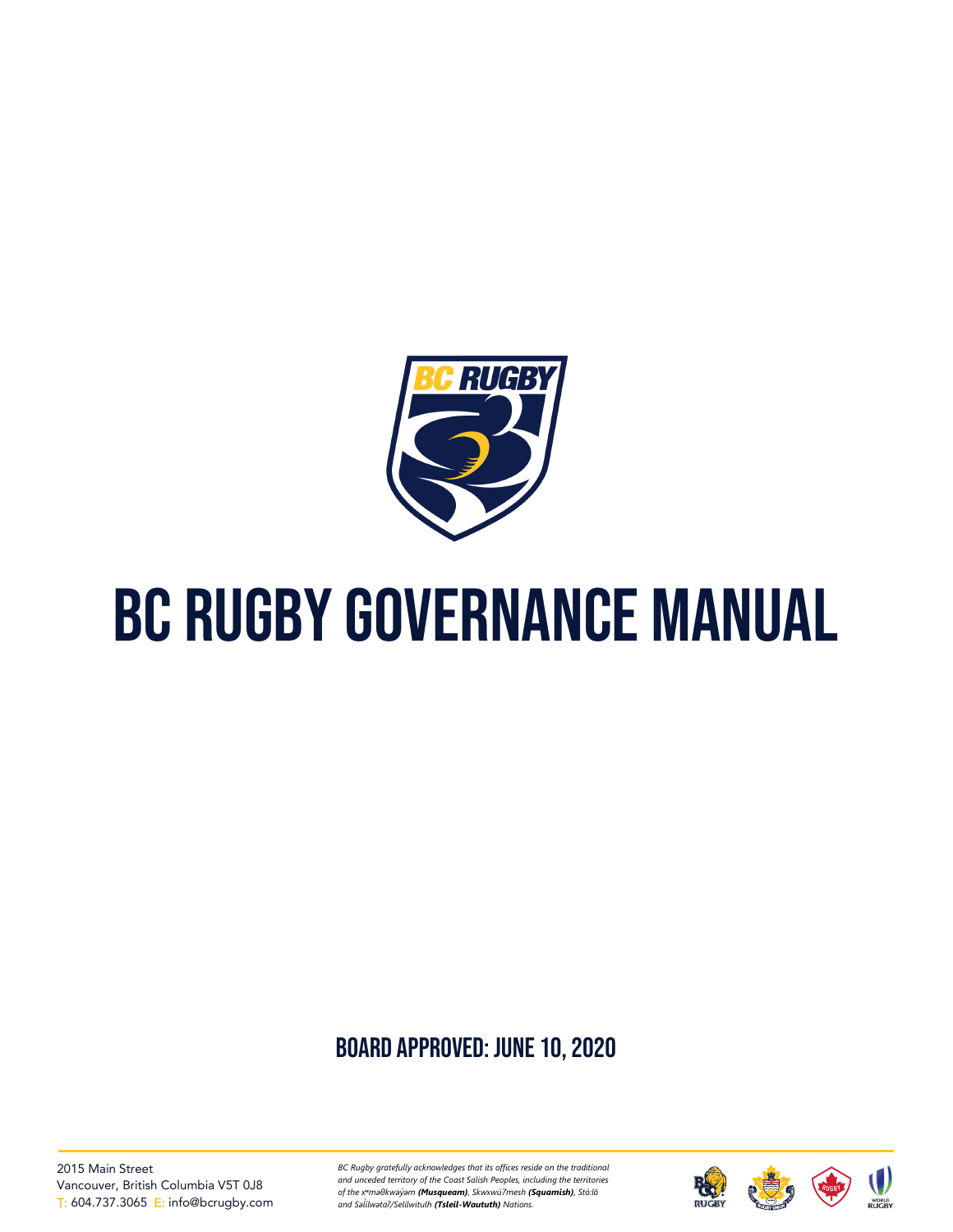

# Contents

| 6.1 General Conditions of the Relationship between Board and CEO 17 |
|---------------------------------------------------------------------|
|                                                                     |
|                                                                     |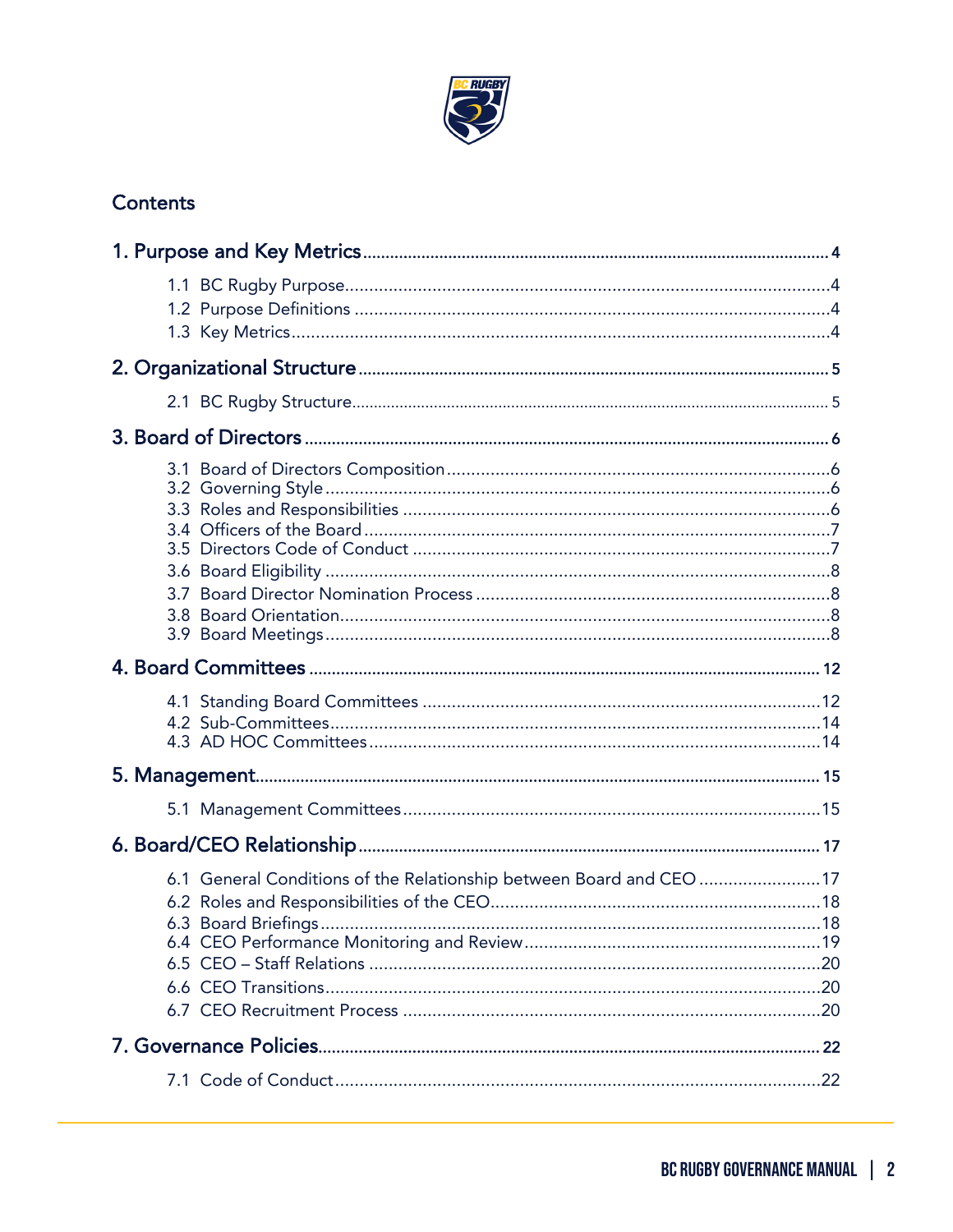

| Appendix 2.6 - BC Rugby Directors Code of Conduct - Annual Declaration Form 31 |  |
|--------------------------------------------------------------------------------|--|
|                                                                                |  |
| Appendix 3.1 - BC Rugby Role Description - Chief Executive Officer33           |  |
|                                                                                |  |
|                                                                                |  |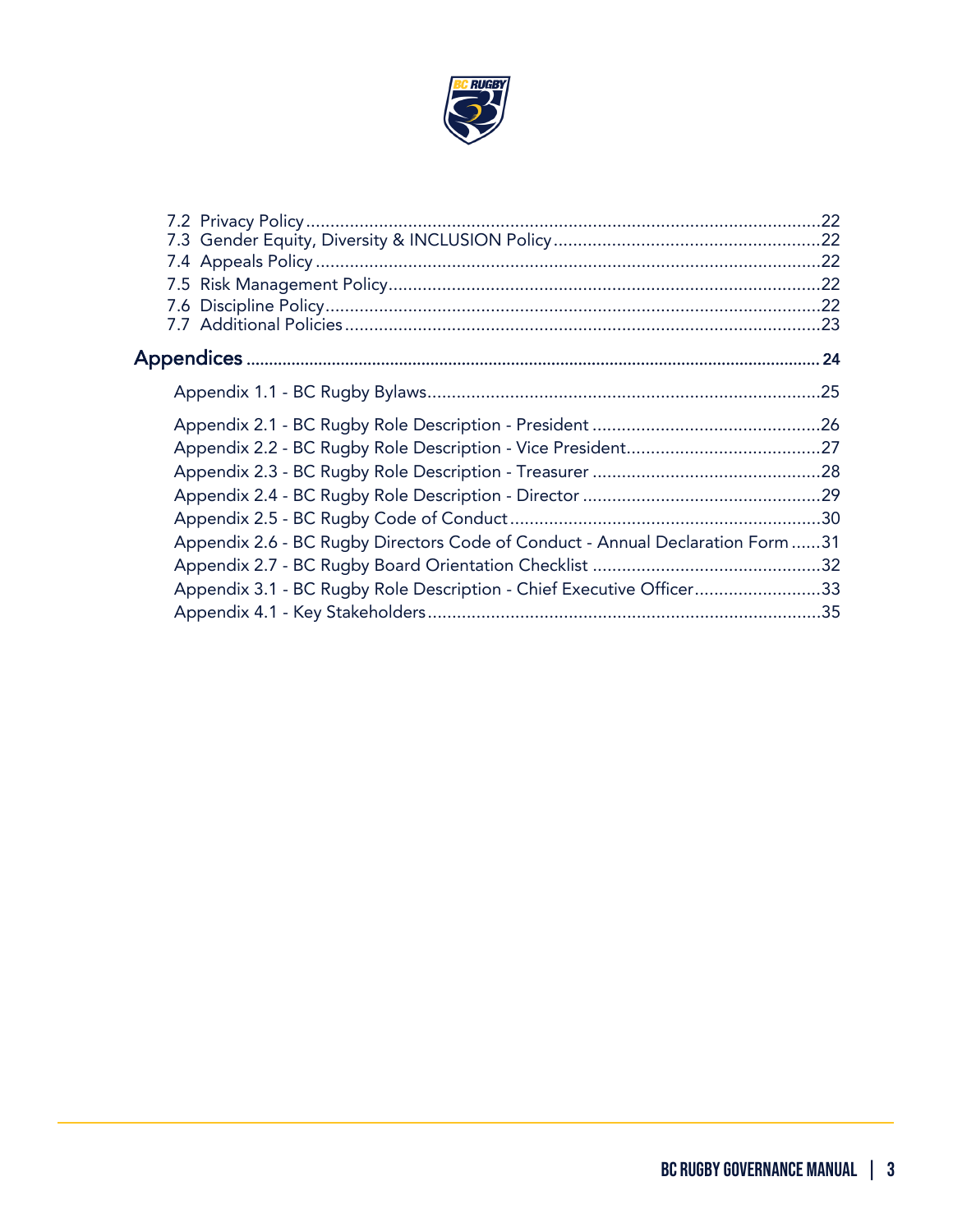

# Interpretation

This manual should be read as a document that is supplemental and subject to the Bylaws. To the extent of any conflict between the terms and provisions of this manual and the Bylaws, the Bylaws shall be paramount and shall prevail in all instances.

Whereas the Bylaws set out the parameters within which the Board must operate, this manual is intended to provide more specific commentary, guidance and best practices that the Board is expected to follow outside of extraordinary or changed circumstances. For example, the Bylaws provide for a maximum of 12 Directors but this manual recommends a maximum of nine Directors.

# **Definitions**

ֺ

All capitalized terms used but not defined in this manual shall have the respective meanings given to them in the Bylaws. The following terms have been used throughout this manual:

Appointed Representative: an individual with specific expertise who is appointed by the Board to serve on a Board Committee;

BC Rugby Staff: the CEO and staff employed to provide services to BC Rugby;

Committee: means any Board Committee or Operational Committee, and "Committees" means more than one of them;

Purpose: means the BC Rugby purpose as stated in section 1.1;

Rugby Development Organization: a regionally-focused organization that is rugby communications and/or rugby services oriented;

Stakeholder: includes (but is not limited to) different levels of government, sports associations, organizations and agencies, and individuals that are not Members but currently or potentially have an interest in rugby. Descriptions of key Stakeholders are included in Appendix 4.1; and

Term: as it applies to an elected Director's time on the Board, means a period commencing on the date of the Annual General Meeting at which the Director is elected and ending on the date of third Annual General Meeting occurring after the Director's election.

The purpose of the British Columbia Rugby Union (BC Rugby) is to grow, develop and manage the sport ofRugby Union, in all its game variants (15s, 12s, 10s, 7s, flag and touch), in the Province of British Columbia. It is the over-arching responsibility of the BC Rugby Board of Directors to ensure that the purpose is responsibly achieved for the current and potential members and stakeholders of BC Rugby.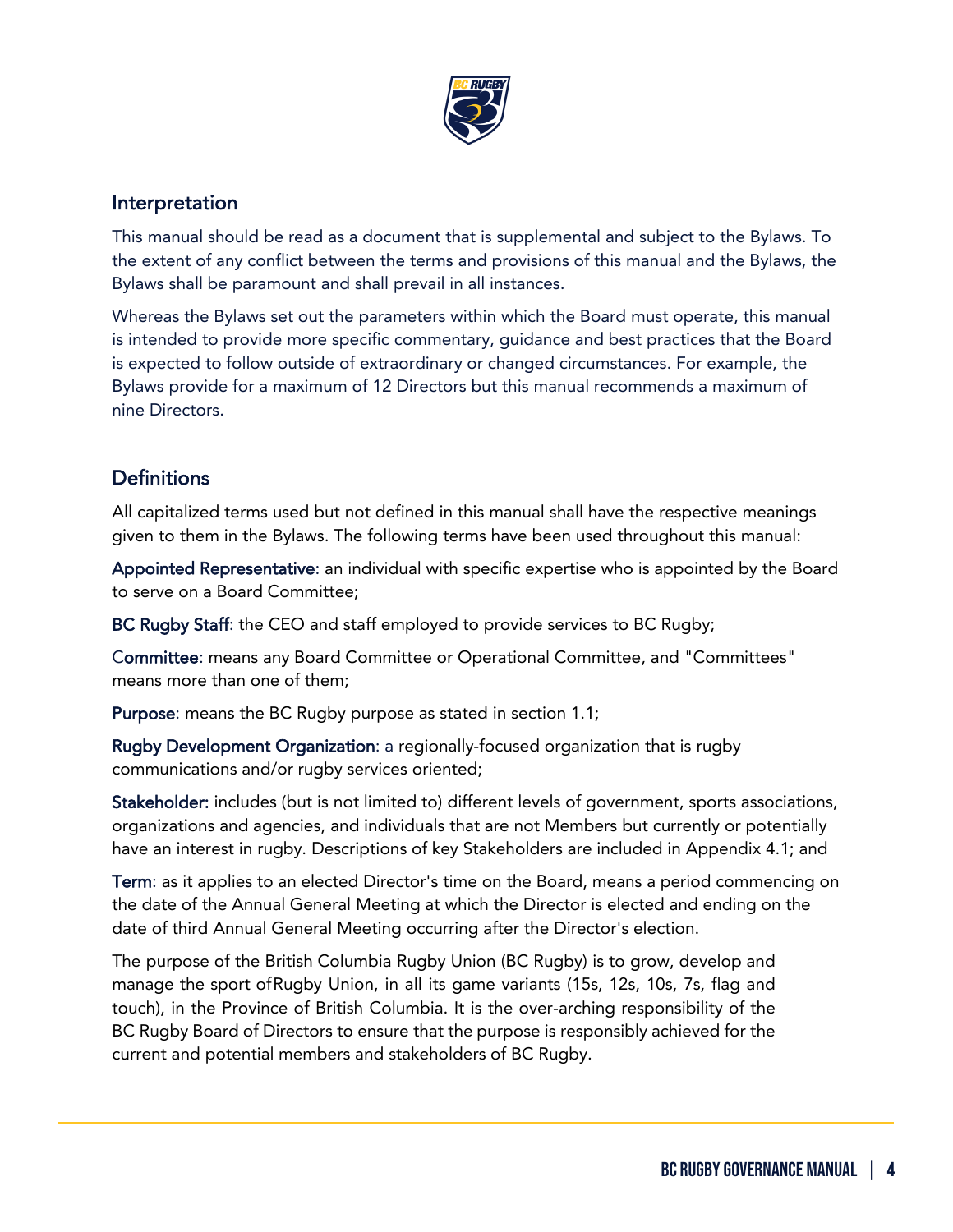

Governance is defining expectations, delegating authority, verifying performance, and adhering to legal requirements, to ensure organizational success and accountability. It is the expectation that the Board will maintain high standards of ethical behaviour in acting as guardians of the reputation and integrity ofthe organization and the sport. Ethical behaviour is underpinned by the following governance principles:

- commitment to purpose and guided by strategic plan;
- clarity of roles and responsibilities;
- effective financial control;
- sound human resources management; and
- transparency and accountability for outcomes and results.

In addition, BC Rugby has identified the following as principles central to our organization:

- commitment to ongoing risk and opportunity assessment; and
- diversity of skills and perspectives on the Board.

This manual provides the framework for the Board to serve the Members and Stakeholders.

# Aim of This Manual

ֺ

The aim of this manual is to:

- clarify the organizational purpose, key metrics, structure, policies, and procedures of BC Rugby;
- provide clear guidance regarding the respective roles and responsibilities of the Board, Committees, the CEO, and BC Rugby Staff;
- outline the key stakeholder relationships required to make the Purpose achievable;
- orient new Board members to their new role;
- reference all documentation which collectively forms BC Rugby's governance structure; and
- define the Board's contribution to the advancement of Rugby in BC.

# Hierarchy of Governance Instruments

There is a hierarchy of governance instruments by which BC Rugby must abide. Federal and provincial legislation, the Bylaws and Regulations of World Rugby and Rugby Canada, and BC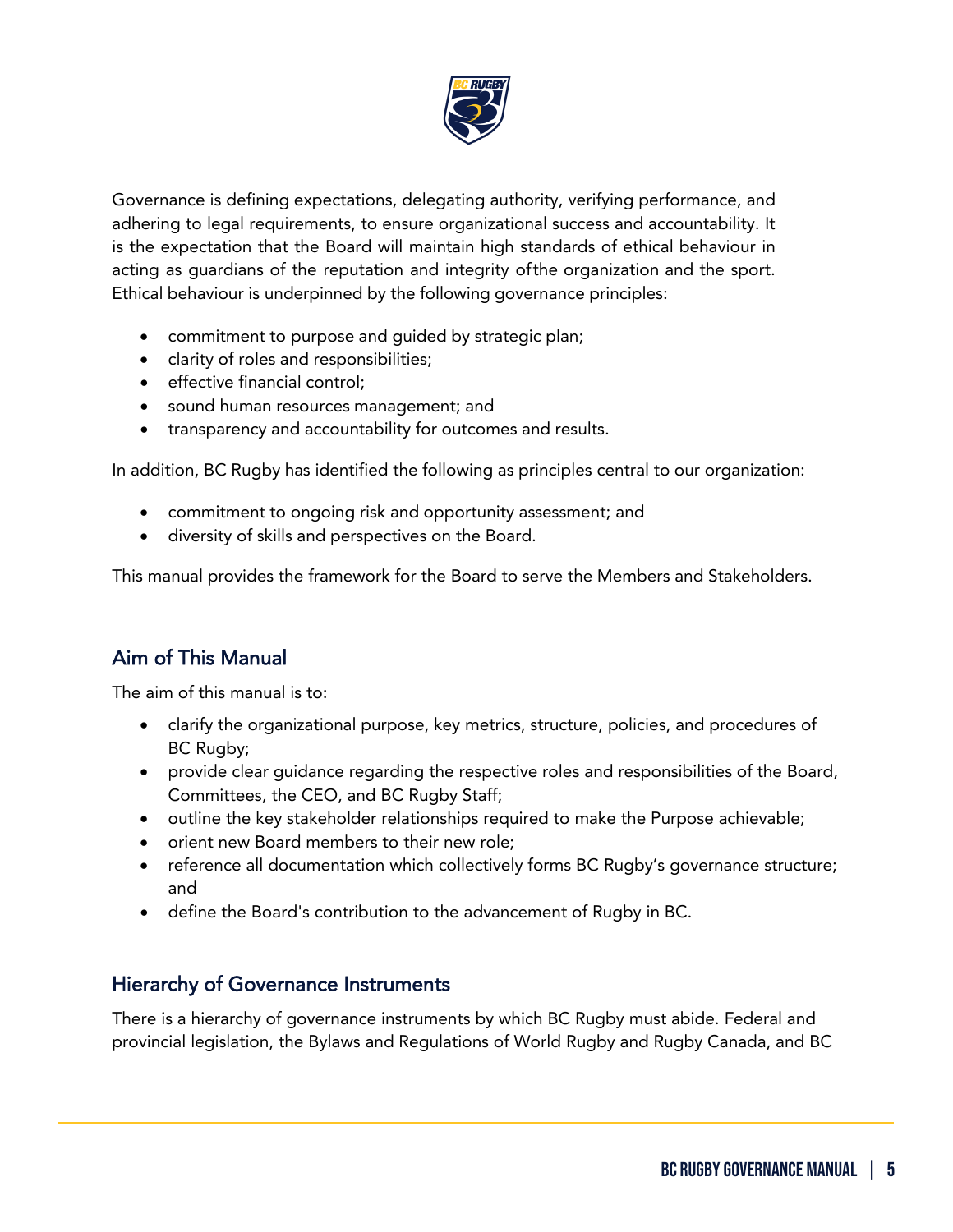

Rugby's Constitution and Bylaws have precedence over Board policies and directives (including those set out in this manual).

| <b>LEVEL OF</b>  | <b>ENTITY RESPONSIBLE</b>            | <b>DETAILS</b>                                                                                                                                                                                                                                                                                                                         |
|------------------|--------------------------------------|----------------------------------------------------------------------------------------------------------------------------------------------------------------------------------------------------------------------------------------------------------------------------------------------------------------------------------------|
| <b>HIERARCHY</b> |                                      |                                                                                                                                                                                                                                                                                                                                        |
| 1.1              | Federal and BC Legislation           | There are several Acts and subordinate<br>regulations by which BC Rugby must comply; the<br>main and primary Act is BC's Societies Act.                                                                                                                                                                                                |
| 1.2              | <b>World Rugby Regulations</b>       | World Rugby, the world governing body for the<br>sport of Rugby Union, has 24 regulations relating<br>to the game, which are binding on National<br>Unions and, by extension, BC Rugby. These<br>regulations cover a wide range of topics including<br>ownership of Clubs, anti-doping, artificial playing<br>surfaces, and insurance. |
| 1.3              | Rugby Canada Bylaws                  | As a Member Union of Rugby Canada, BC Rugby<br>is required to comply with the conditions of<br>membership specified in Section 2 of the Rugby<br>Canada Bylaws. These include the rights of<br>Members and payment of Registration Fees.                                                                                               |
| 2.1              | <b>BC Rugby Constitution</b>         | Under the BC Societies Act, BC Rugby's<br>Constitution gives the organization the powers to<br>pursue the Purpose.                                                                                                                                                                                                                     |
| 2.2              | <b>BC Rugby Bylaws</b>               | The Bylaws set out the rules by which BC Rugby<br>is governed and the structure of the Board and<br>the organization. The Bylaws can only be<br>changed by a member vote at an AGM or SGM.                                                                                                                                             |
| 3.1              | <b>BC Rugby Governance</b><br>Manual | This manual provides the framework for the<br>Board to serve the Members and Stakeholders. It<br>references all governance policies approved by<br>the Board, and resolutions adopted by the<br>Members at the AGM. It also outlines the<br>relationships between the Board, CEO and<br>Committees.                                    |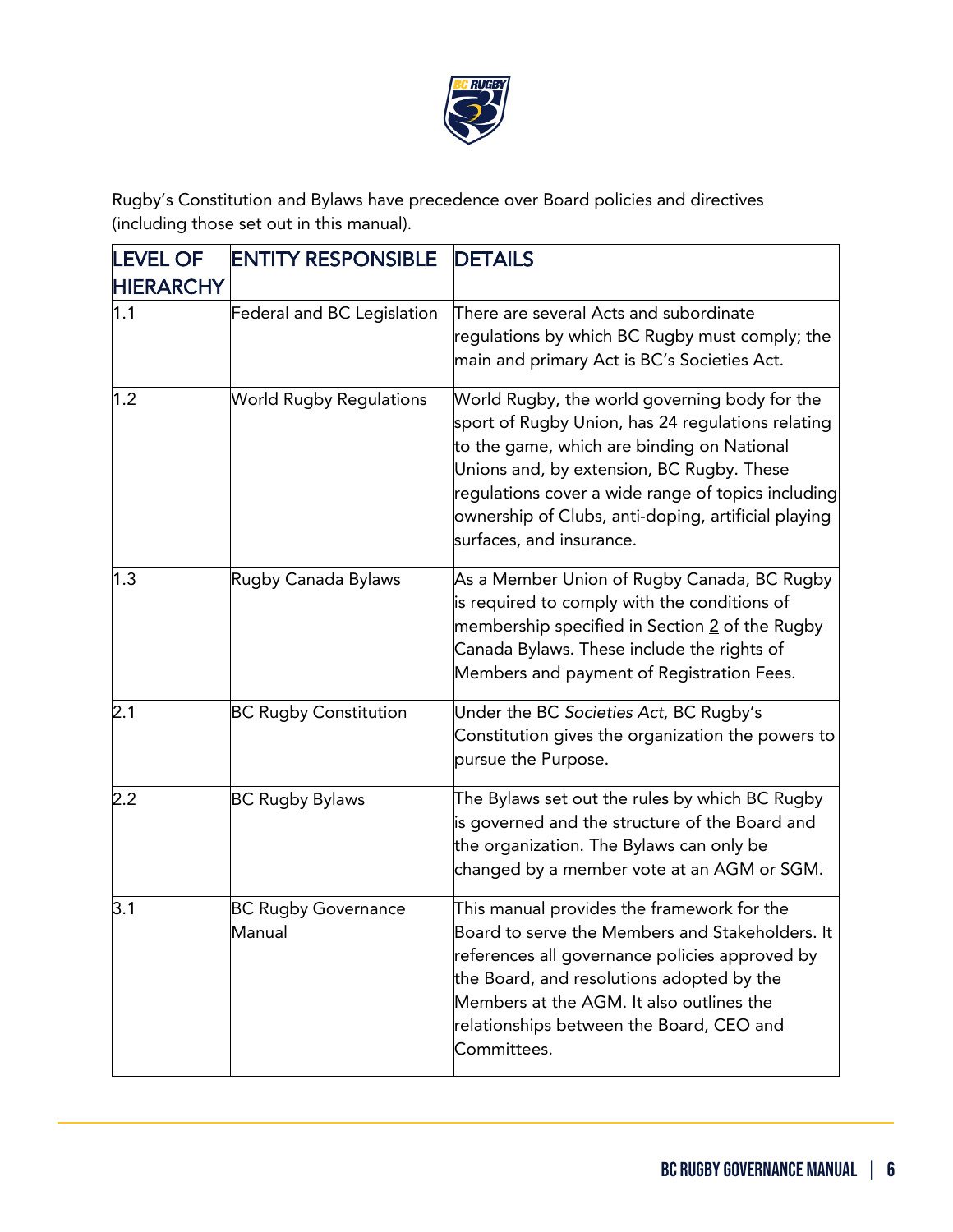

| 3.2 | <b>BC Rugby Operations</b> | This manual encompasses all operating policies |
|-----|----------------------------|------------------------------------------------|
|     | Manual                     | approved by the CEO and Executive Committee.   |
|     |                            | It also outlines the relationships between the |
|     |                            | Executive Committee and/or CEO with the        |
|     |                            | Operational Committees.                        |
|     |                            |                                                |

# Change Process

The contents of this manual are meant to be frequently reviewed and refined. Proposed changes, which may be made by any Director or the CEO, are to be referred to the Chair of the Governance Committee for review and recommendation by the Governance Committee before being submitted to the Board for final review and/or approval.

# <span id="page-6-0"></span>1. Purpose and Key Metrics

# 1.1 BC Rugby Purpose

To grow, develop and manage the sport of rugby union in British Columbia by undertaking such roles, functions, responsibilities and actions, including establishing policies, strategies, implementation plans, services, relationships and communications campaigns, to best serve that purpose.

# 1.2 Purpose Definitions

Grow: to increase the number of players, coaches, referees, and other participants, contributors and supporters.

Develop: to improve the quality of players, coaches, referees, and other participants, contributors and supporters.

Manage: to support and strengthen the long-term viability, stability and success of Rugby in BC at local, regional and provincial levels.

# 1.3 Key Metrics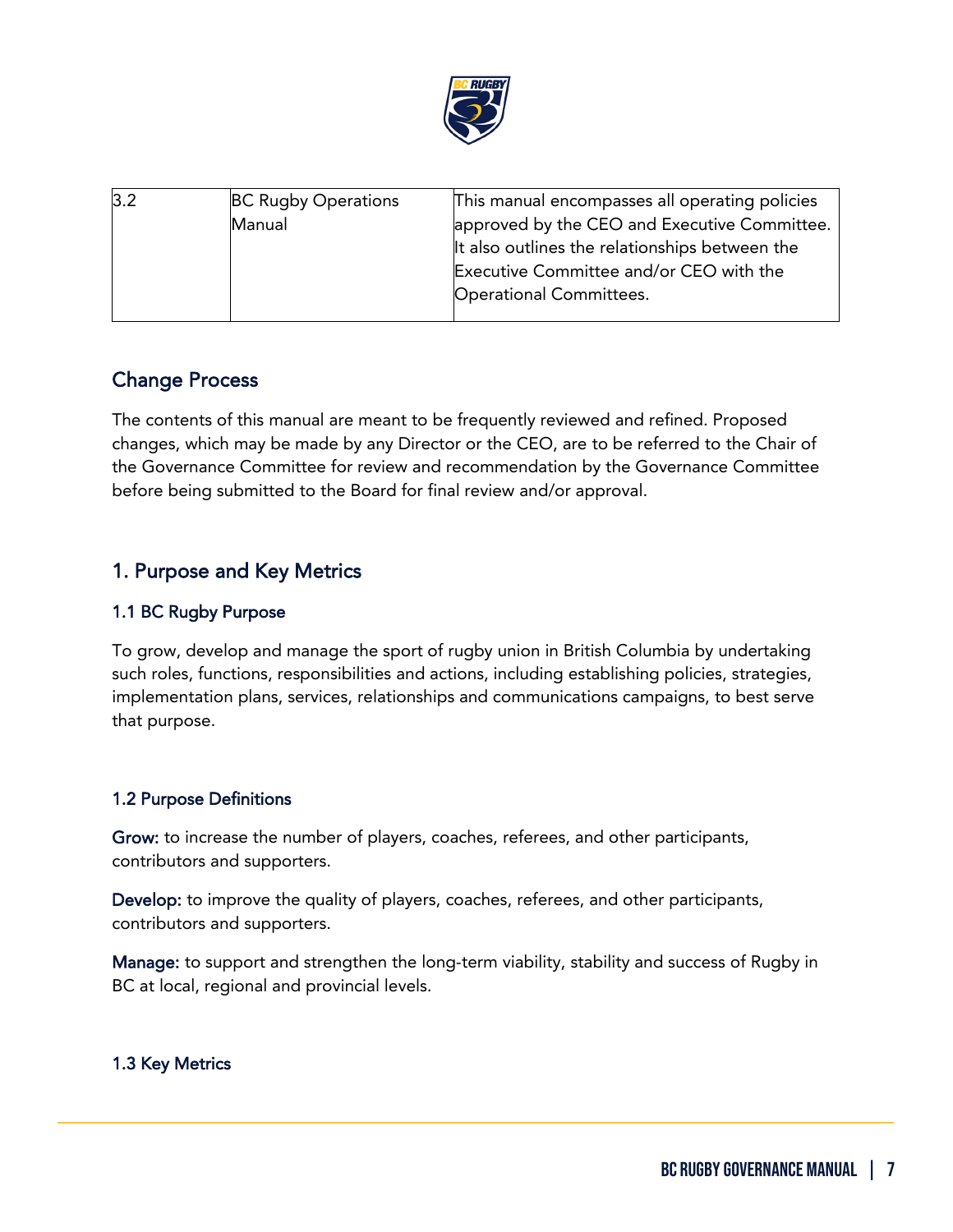

Key metrics provide reliable and measurable information that tracks short- and long-term progress towards achieving goals and benchmarks.

Grow: track players, coaches, referees and other contributors in BC by age, gender, region and club/school for the following:

- Total numbers.
- Recruitment rate (excluding inter-Provincial transfers)
- Retention rate.

It is recommended that these metrics be measured and communicated throughout the organization commencing in the 2020/21 playing year.

Develop: It is recommended that BC Rugby start immediately to develop a strategy to identify and communicate throughout the organization measurable, reliable and meaningful Develop metrics, with the goal of implementation in the 2021/22 playing year.

Manage: It is recommended that BC Rugby start immediately to develop a strategy to identify and communicate throughout the organization measurable, reliable and meaningful Manage metrics, with the goal of implementation in the 2022/23 playing year.

# <span id="page-7-0"></span>2. Organizational Structure

## 2.1 BC Rugby Structure

ֺ

BC Rugby's organizational structure has been designed to achieve the Purpose. BC Rugby is led by a Board of Directors that are elected by the Voting Members and/or appointed by the Board on an interim basis. To deliver the Purpose, the Board may delegate responsibilities along four areas of function:

- Policy Establishing clear, compliant and fit-for-purpose guidelines that govern the decisions and actions of the Board, Committees, BC Rugby Staff, Members and Stakeholders.
- Strategic Leading the direction, design, and sustainability of BC Rugby while anticipating future challenges and opportunities.
- Implementation Managing plans and actions to implement strategic initiatives while resolving immediate challenges and opportunities.
- Operational Utilizing skills, techniques, expertise, and character to deliver the outcomes of strategic plans.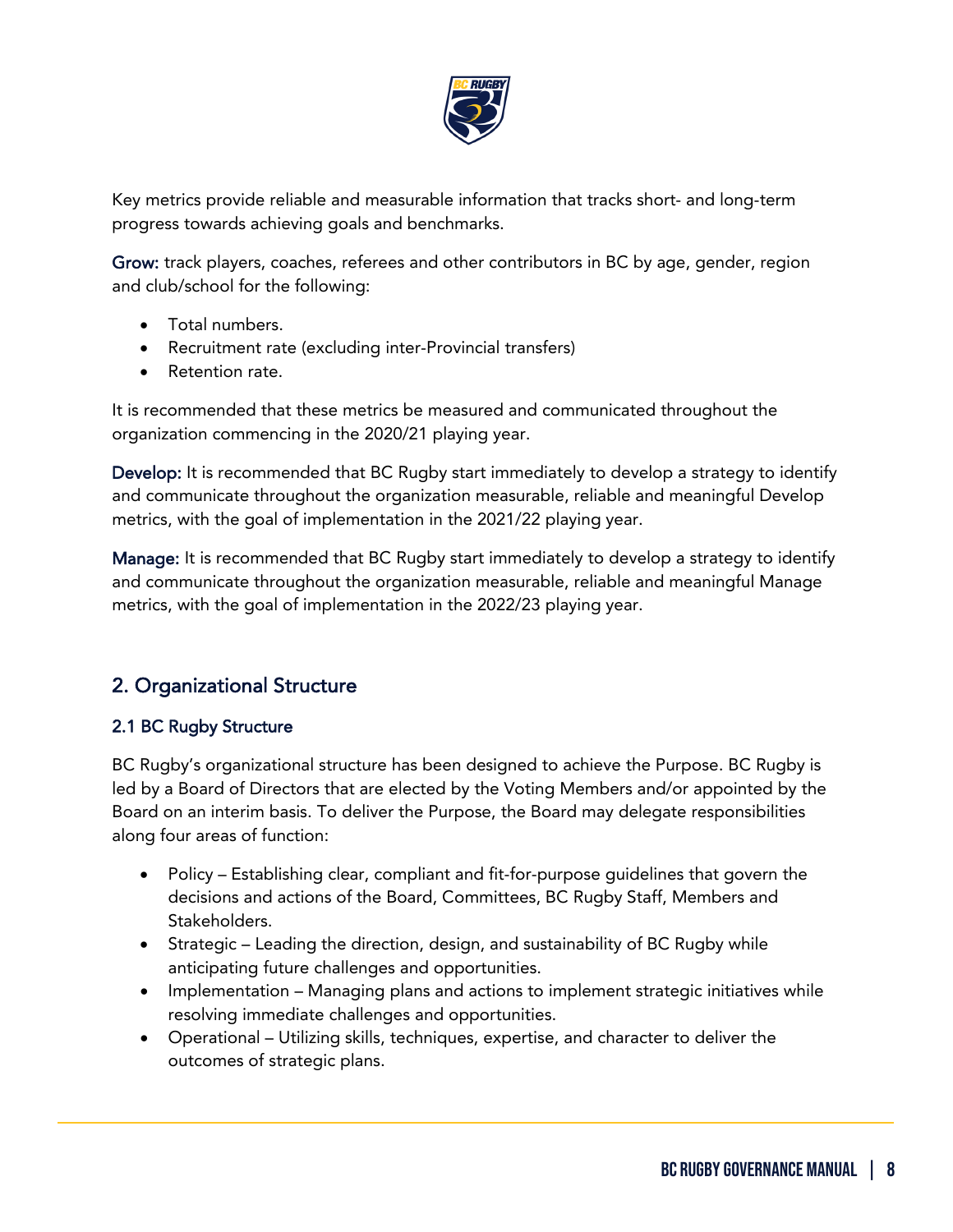

Further details on the Board and Committees are provided in the next three parts of the Manual.

Details about other elements of BC Rugby, including Clubs and associated Rugby Development Organizations, are provided in the BC Rugby Operations Manual.

# <span id="page-8-0"></span>3. Board of Directors

# 3.1 Board of Directors Composition

The Board should comprise nine Directors, each elected to serve a Term. The Board may add Interim Directors to provide expertise or fill a casual vacancy, whose term on the Board will extend no longer than the next held Annual General Meeting (AGM).

In accordance with section 6.2(a) of the Bylaws, to the extent it is reasonably practical with available volunteers, Board composition will reflect diversity of personal and professional perspectives, including diversity in genders, ages, regions, ethnicities, expertise, game variants, and levels of sport.

In accordance with section 6.2(b) of the Bylaws, to the extent that it is reasonably practical, the Board will hold qualifications, expertise and/or high-level experience in the following areas:

• Organizational Leadership

ֺ

• Canadian and/or British Columbian Law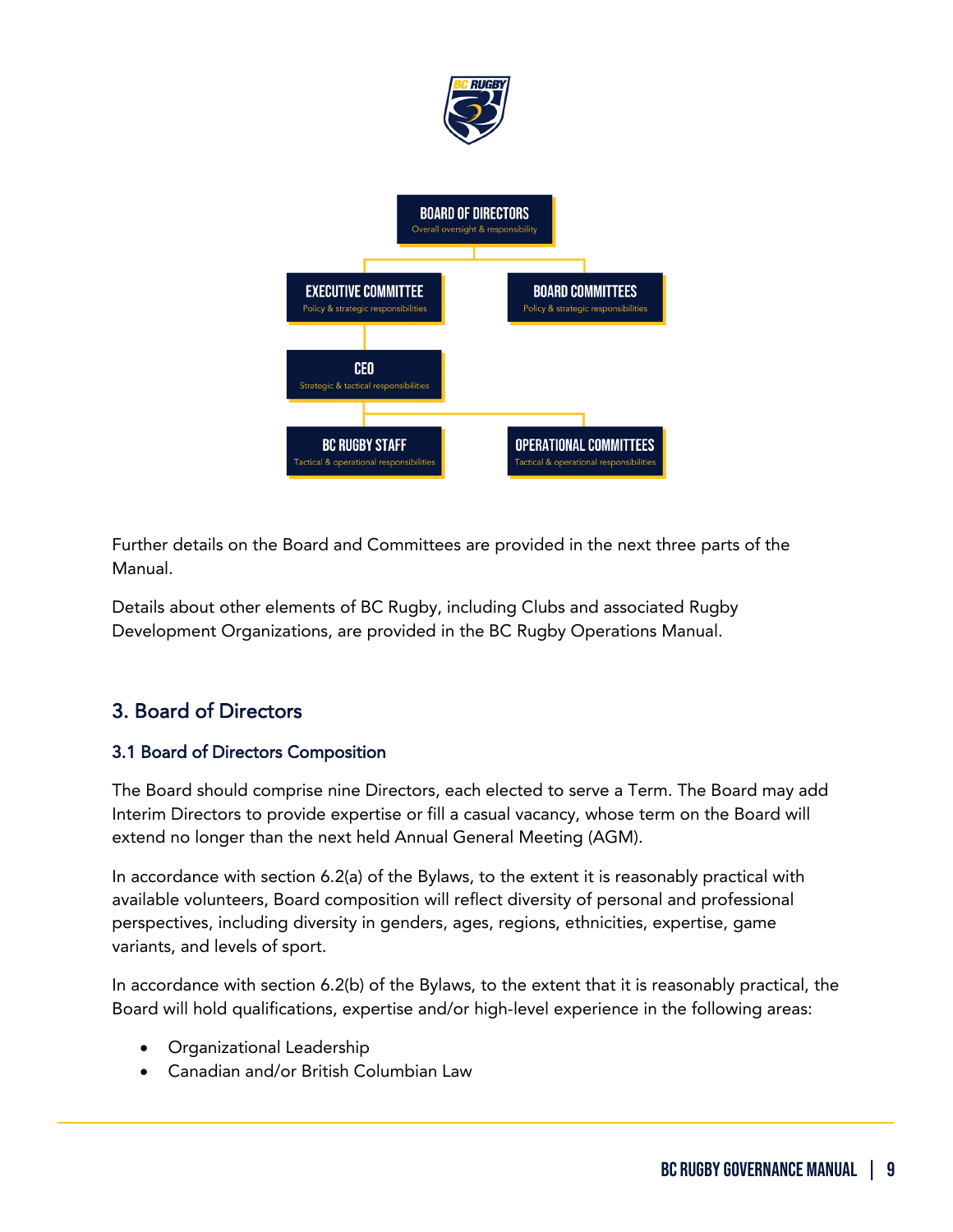

- Education
- Sport Administration
- Not-for-profit organizations
- Finance and Accounting
- Risk Management and/or Insurance
- Marketing, Public Relations and/or Communications
- Sponsorship and/or Fund-raising

A detailed role description of a Director can be found in Appendix 2.4.

# 3.2 Governing Style

The Board collectively and as individual Directors will govern BC Rugby according to the following principles:

- Strategic leadership rather than operational management.
- A long-term focus on the future of Rugby throughout BC.
- Ongoing monitoring of key growth, development, and management metrics.
- Ongoing attention to emerging external influences, risks, and opportunities.
- Open, timely, and clear communications with Members and Stakeholders.

# 3.3 Roles and Responsibilities

ֺ

On behalf of its Members and key Stakeholders, the role of the Board is to provide strategic leadership and stewardship to Rugby in British Columbia. In that regard, each Director accepts the following responsibilities:

- advocating for growing, developing, and managing the sport of Rugby in BC;
- developing the Purpose and other organizational policies, and metrics, and monitoring their relevance and effectiveness;
- contributing to, reviewing, and approving the strategic plan;
- reporting organizational progress to the Members;
- managing key Stakeholder relationships;
- advancing organizational image and identity;
- providing ongoing financial leadership;
- developing the expertise of Board members;
- proactively managing emerging risks and opportunities;
- ensuring compliance with applicable laws;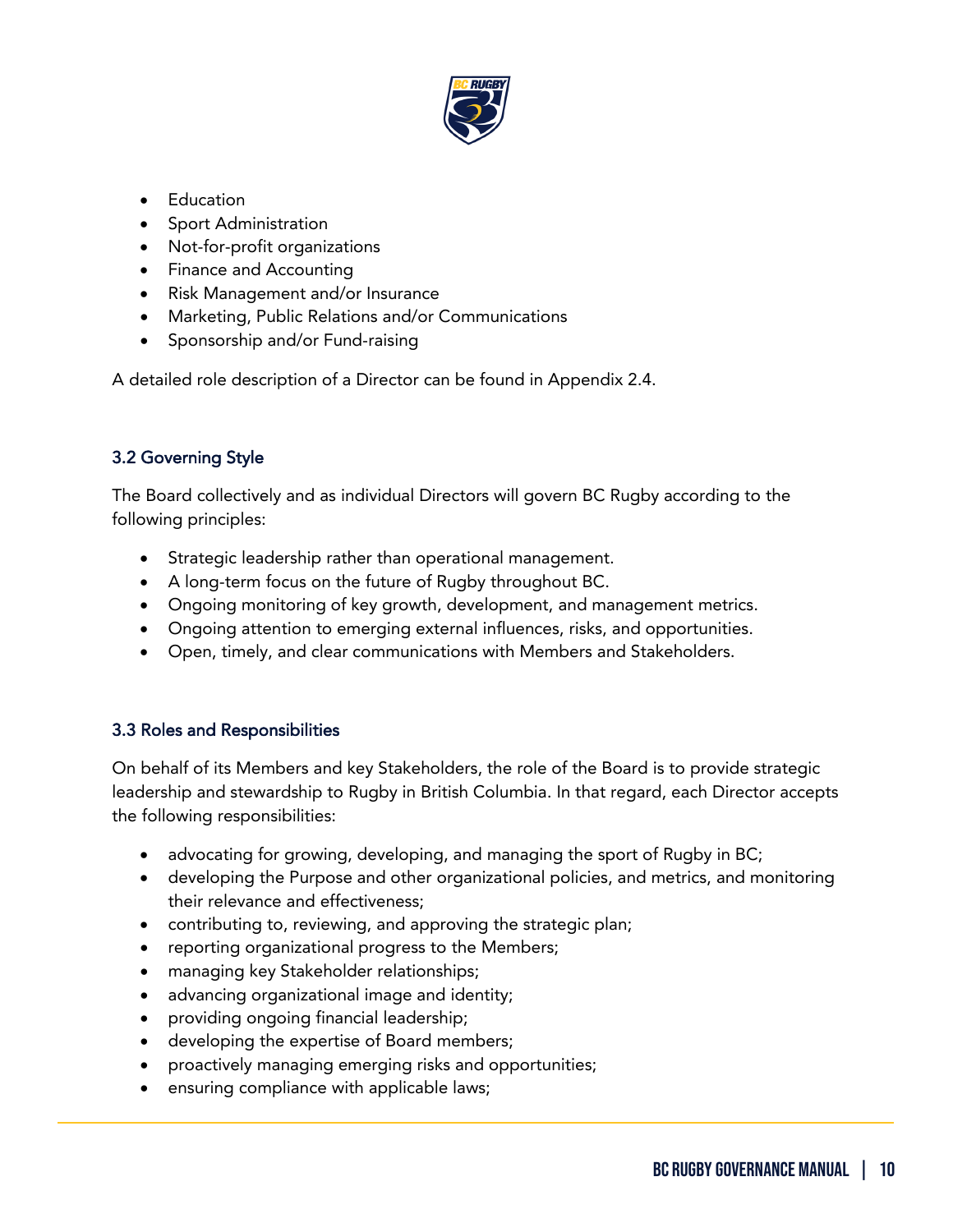

- appointing, advising, mentoring and evaluating the CEO;
- attend all Board Meetings and attend all general meetings with Members, including the AGM;
- be an active member of at least one Board Committee; and
- dedicate at least 60 hours/year to Board initiatives.

# 3.4 Officers of the Board

At a Board meeting at least one month prior to the AGM, the Board may nominate the Officers of the Board for the upcoming year: a President (every 2 years), Vice-President and Treasurer. Information about nominated Officers should be circulated with the nomination package to the membership. At the first Board Meeting following the AGM, the elected Directors will appoint the Officers.

Officers may serve multiple consecutive terms, with the exception of the President, who may serve no more than three consecutive terms unless otherwise approved by ordinary resolution. In the circumstance where the President's two-year term exceeds her/his three-year Director's term, the President's term as a Director will be automatically extended to the end of her/his term as President.

## 3.4.1 President

In accordance with the Bylaws, the President shall preside at all meetings of the organization and of the Directors and shall supervise the other Officers in the execution of their duties. A detailed role description of the President can be found in Appendix 2.1.

## 3.4.2 Vice President

In accordance with the Bylaws, the Vice-President shall carry out the duties of the President during the President's absence. The Vice President also coordinates the productivity of Board Committees. A detailed role description of the Vice-President can be found in Appendix 2.2.

## 3.4.3 Treasurer

ֺ

In accordance with Bylaws, the Treasurer shall be responsible for overseeing the maintenance and keeping of the financial records of the organization, including books of account, so as to comply with the BC Societies Act; and for rendering financial statements to the Directors, Members and others when required. A detailed role description of the Treasurer can be found in Appendix 2.3.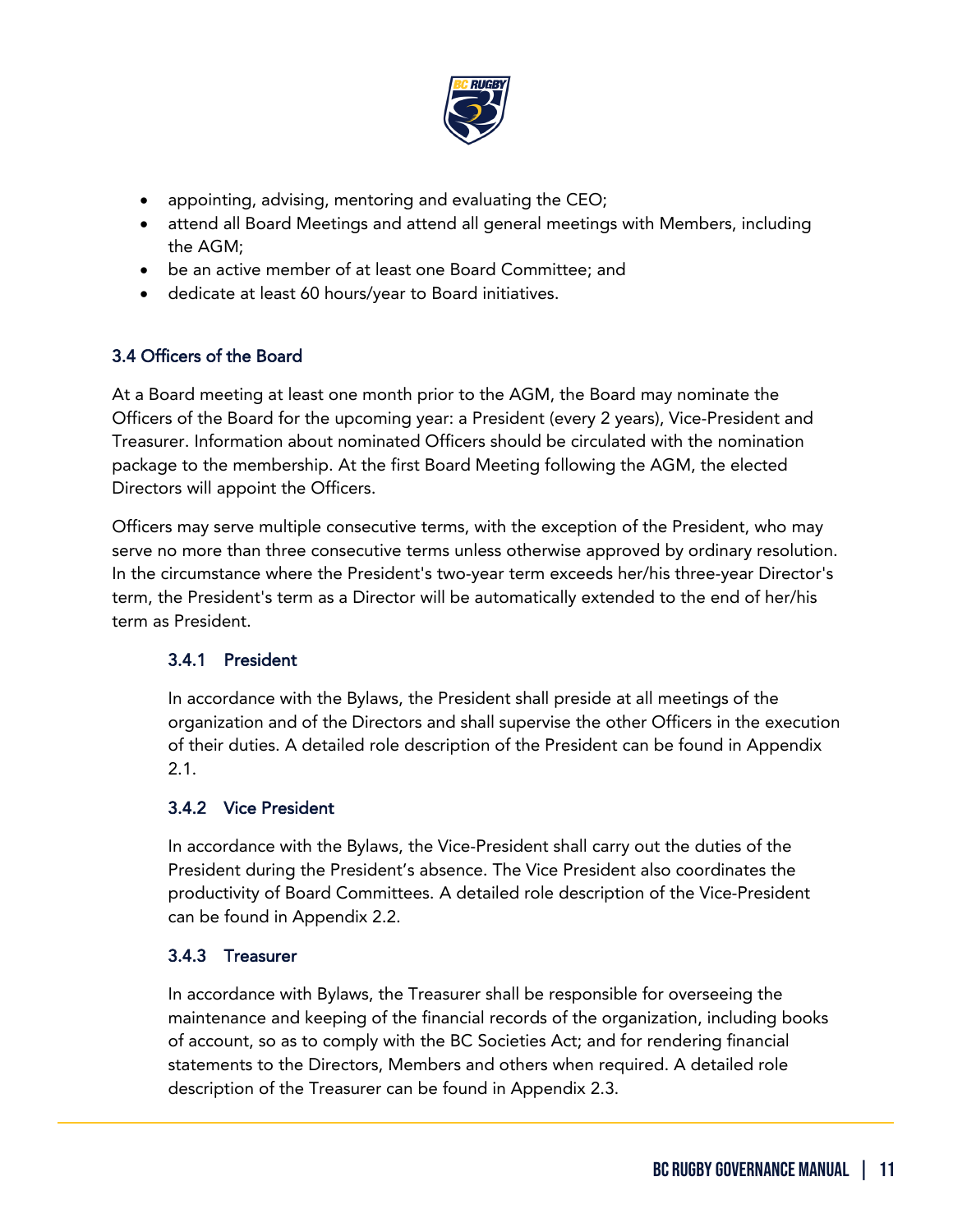

## 3.5 Directors Code of Conduct

The Board is committed to ethical conduct in all areas of its responsibility and authority. To ensure full compliance, each Director is required to sign an Annual Declaration Form (Appendix 2.6), acknowledging they have read the Code of Conduct (Appendix 2.5) and agree to abide by its provisions.

# 3.6 Board Eligibility

The Governance Committee will identify qualified individuals to recommend as Directors, following the rules outlined in Section 6 of the Bylaws. Candidates must have the time and inclination to contribute to the Purpose. Upon election or appointment to the Board, the new Director must relinquish the Presidency or equivalent senior executive position in a Voting Member organization.

## 3.7 Board Director Nomination Process

Directors are elected by the membership at the AGM and there are two ways an individual can be nominated for election to the Board of Directors:

- The Governance Committee identifies nominees and recommends them to the Board each year; or
- An individual can also self-nominate or be nominated in writing signed by the nominee, one Voting Member, and at least six individual Members.

The Governance Committee will declare its nominees at least 28 days prior to the AGM. A Member-initiated nomination letter must be received by the Governance Committee Chair no later than 21 days prior to the AGM. Each candidate must meet the requirements outlined in Bylaw 6.2.

# 3.8 Board Orientation

ֺ

Prior to the first full Board Meeting following the AGM, each new Elected Director will complete the orientation tasks outlined on the Board orientation checklist. A sample checklist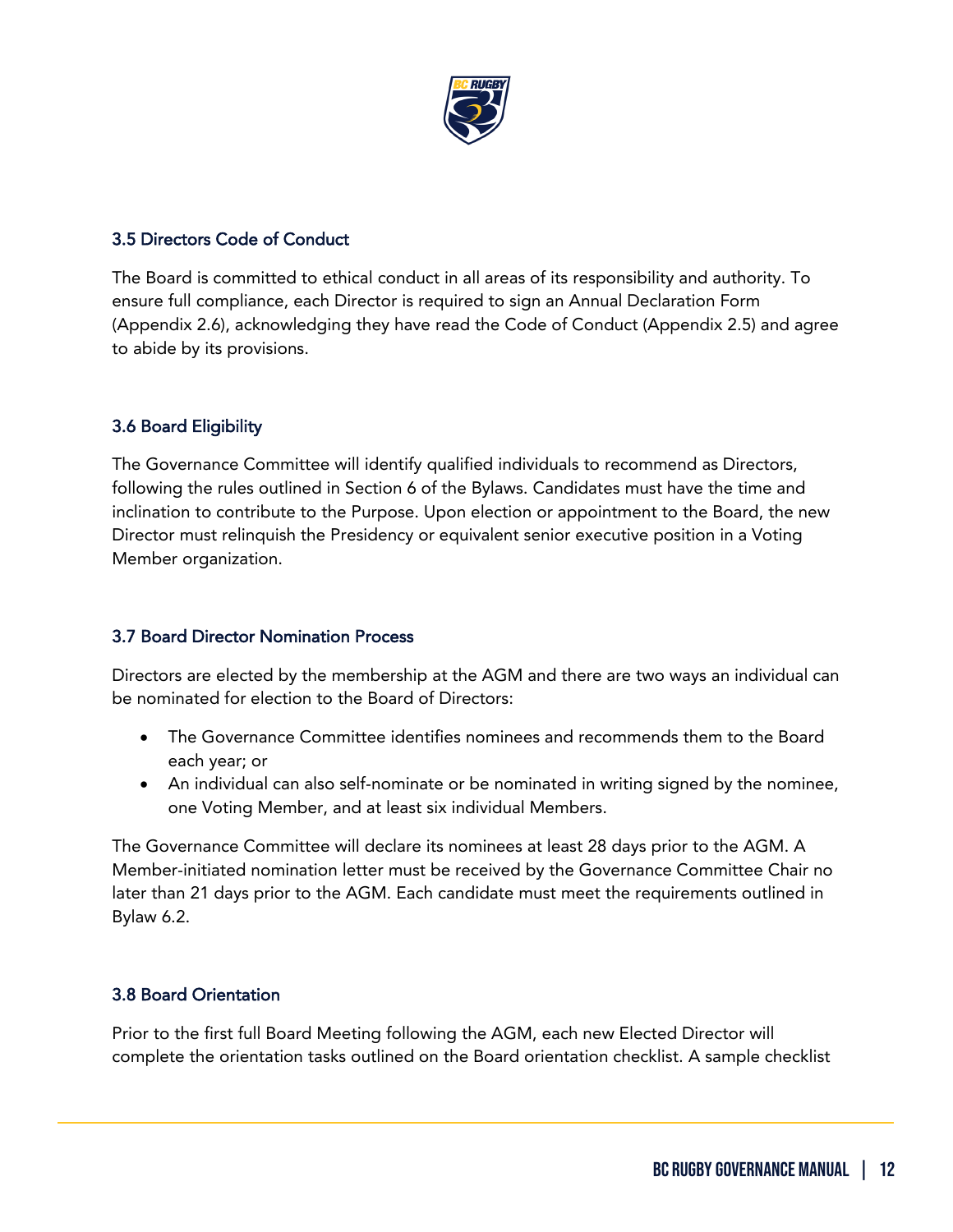

is included in Appendix 2.7. They will also attend the new Director orientation, hosted by the President and CEO.

# 3.9 Board Meetings

ֺ

The Board will meet at least six times a year, typically in July, September, November, January, March, and May. Additional Board meetings may be called, as required. Directors are expected to prepare for and attend all Board meetings. Any meeting materials circulated in advance of the meeting should be read prior to the meeting.

The following will be the procedures for Board Meetings:

- The CEO will distribute to the Directors a draft Board Meeting calendar for the next 12 months at the first meeting following the AGM. It will include suggested dates for Board Committee meetings.
- At the first meeting, the Board will ratify meeting dates for the rest of the year.
- Committee Chairs, BC Rugby Staff, and other Directors will submit proposed agenda items to the President at least two weeks prior to each Board Meeting.
- Each Board and Committee agenda will include public and 'in camera' aspects of the meeting.
- The Executive Committee will create and distribute the meeting's public and 'in camera' agendas at least one week prior to the meeting. The meeting agendas will provide details of motions, resolutions, and discussion/information items.
- Time may be allocated prior to meetings for guest presentations or Board training activities.
- The President will chair the meeting and will do so, as appropriate for the meeting, with reference to Roberts Rules of Order. Once a quorum is determined, the meeting will start promptly. The President will ensure discussions remain focused on the topics of the agenda.
- After reviewing the agenda at the start of the meeting, Directors will declare any conflicts of interest and will recuse themselves when that agenda item is being discussed.
- Meetings will be managed to foster dialogue over debate, with the goal to expand individual and collective understanding of the issue or decision.
- To the extent possible, voting should be via a simultaneous show of hands by all eligible to vote. In the event of a tie, the motion or resolution is defeated.
- Minutes from the public aspects of the meeting will be authorized and posted within ten business days of the meeting.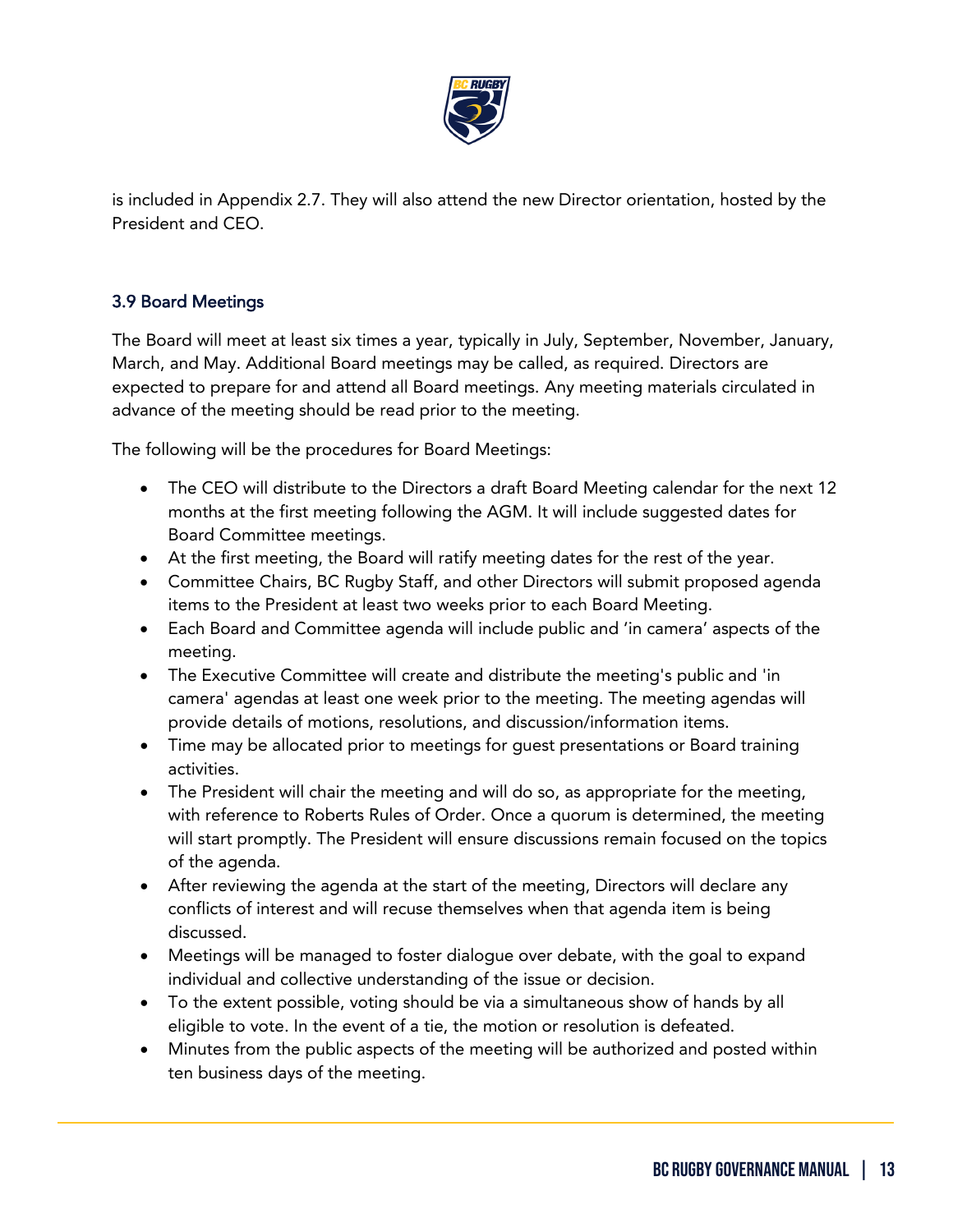

Board meetings agendas will typically include, but are not limited to, the following topics at the six scheduled meetings of the Directors.

# July Board Meeting

- New Directors will have read the BC Rugby Bylaws, Board policies, and the Governance Manual prior to their first meeting.
- If not done immediately after the AGM, Officers will be appointed as President, VP, or Treasurer.
- Directors will sign the Code of Conduct Annual Declaration Form.
- Business emerging from the AGM will be addressed by the President.
- The Board reviews and evaluates the Q1 Financial Statements.
- A risk management assessment will be presented by the CEO.
- Emerging opportunities for BC Rugby will be discussed.
- The Board Calendar for the next 12 months will be finalized.

# September Board Meeting

- Updates to the Strategic Plan will be presented by the CEO.
- The CEO updates the Board re: compliance with federal and provincial laws.
- An update on existing and emerging key stakeholder relationships will be presented by the Stakeholder Committee Chair.

## November Board Meeting

- The Board Composition Plan will be ratified for the next calendar year.
- The Board reviews and evaluates the Q2 Financial Statements.
- Updates to the Governance Manual, and Board Composition Plan will be proposed by the Governance Committee Chair.
- Proposed policy updates will be presented by the CEO.

# January Board Meeting

- The Board reviews and evaluates the Q3 Financial Statements.
- The Annual Operating Plan for the future year will be presented.
- Budget plans for the next fiscal year will be presented by the Finance Committee.
- Preliminary changes to the BC Rugby Bylaws and/or organizational structure will be proposed by the Governance Committee Chair.
- The Board Education Plan for the next year will be presented by the Governance Committee.

# March Board Meeting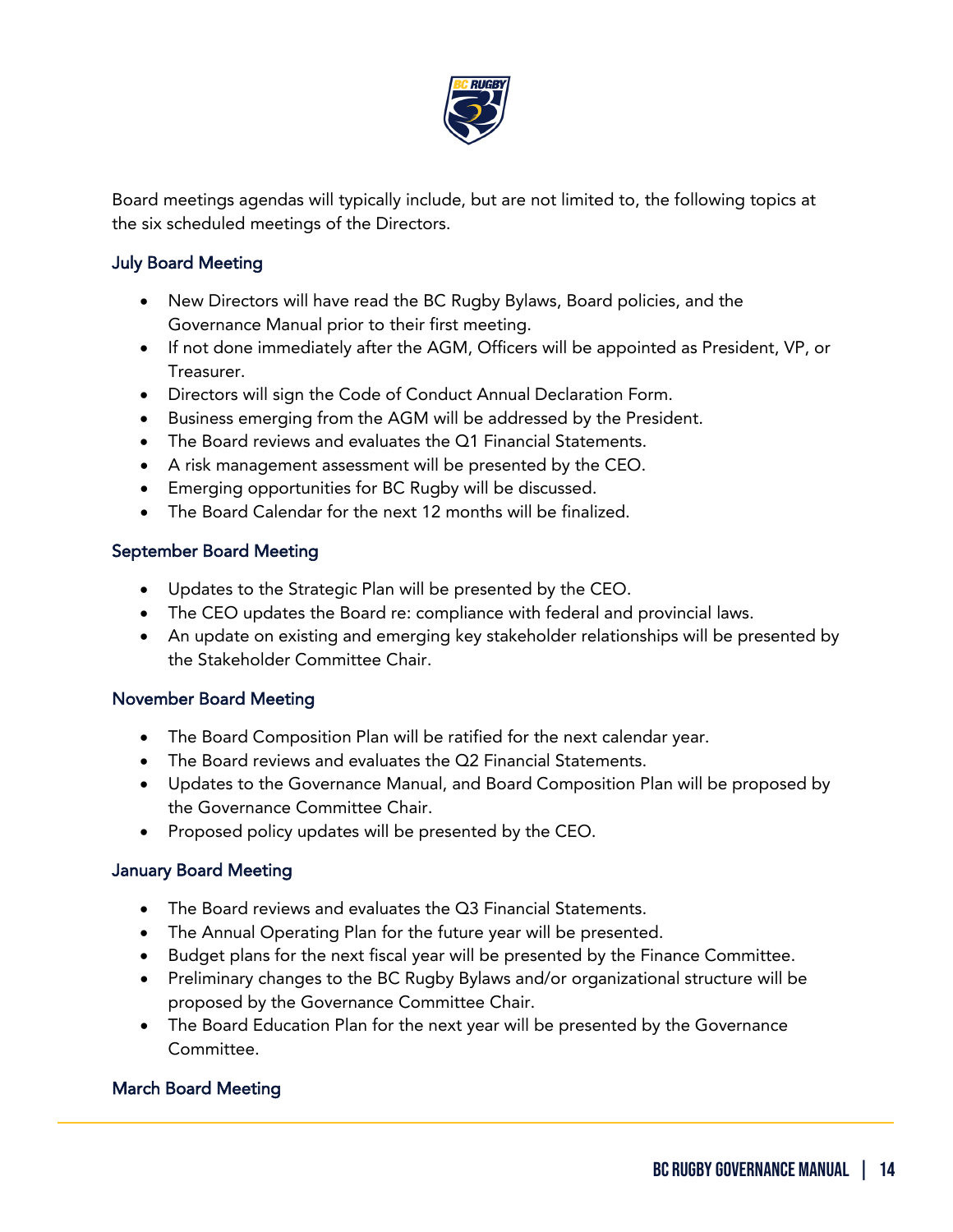

- Changes to the BC Rugby Bylaws and/or organizational structure will be proposed by the Governance Committee Chair.
- Any revisions to the Annual Operating Plan and accompanying budget for the future year to be presented.
- Topics & allocations for annual Club Conversations are discussed and agreed.

# May Board Meeting

- Based of feedback from meetings with Full Members, Board plans for changes to Bylaws and/or organizational structure will be revised.
- The Board reviews and evaluates the Year-End Financial Statements.
- The Board reviews its Key Metrics and identifies areas for improvement.
- The final draft of the BC Rugby Annual Report will be reviewed.
- CEO Annual Performance Review results and recommendations from the prior year will be presented.
- An evaluation of the collective Board and individual Director effectiveness will be presented by the Governance Committee Chair.
- Final changes to the BC Rugby Bylaws and/or organizational structure will be proposed by the Governance Committee Chair.
- Nominations for next year's new Directors will be proposed by the Governance Committee Chair for presentation at the next AGM.
- Board and Operational Committee Chairs and members are identified and approved.
- All changes to Committee Charters are reviewed and approved.

# <span id="page-14-0"></span>4. Board Committees

ֺ

Board Committees are advisory groups assigned by the Board to be responsible for the governance, policies or strategic development of a key function, project or program. There are three types of Board Committees: a Standing Committee; a Sub-Committee; or an Ad Hoc Committee.

Board Committees are advisory in nature and report to the Board on a regular basis. Each Board Committee is Chaired by a Director and operated by committee members that are approved by the Board. When required, the CEO or their designate will join a Board Committee.

Any Director or Appointed Representative with relevant skills or experience can occupy a Board Committee seat with two exceptions. The Executive Committee is made up of the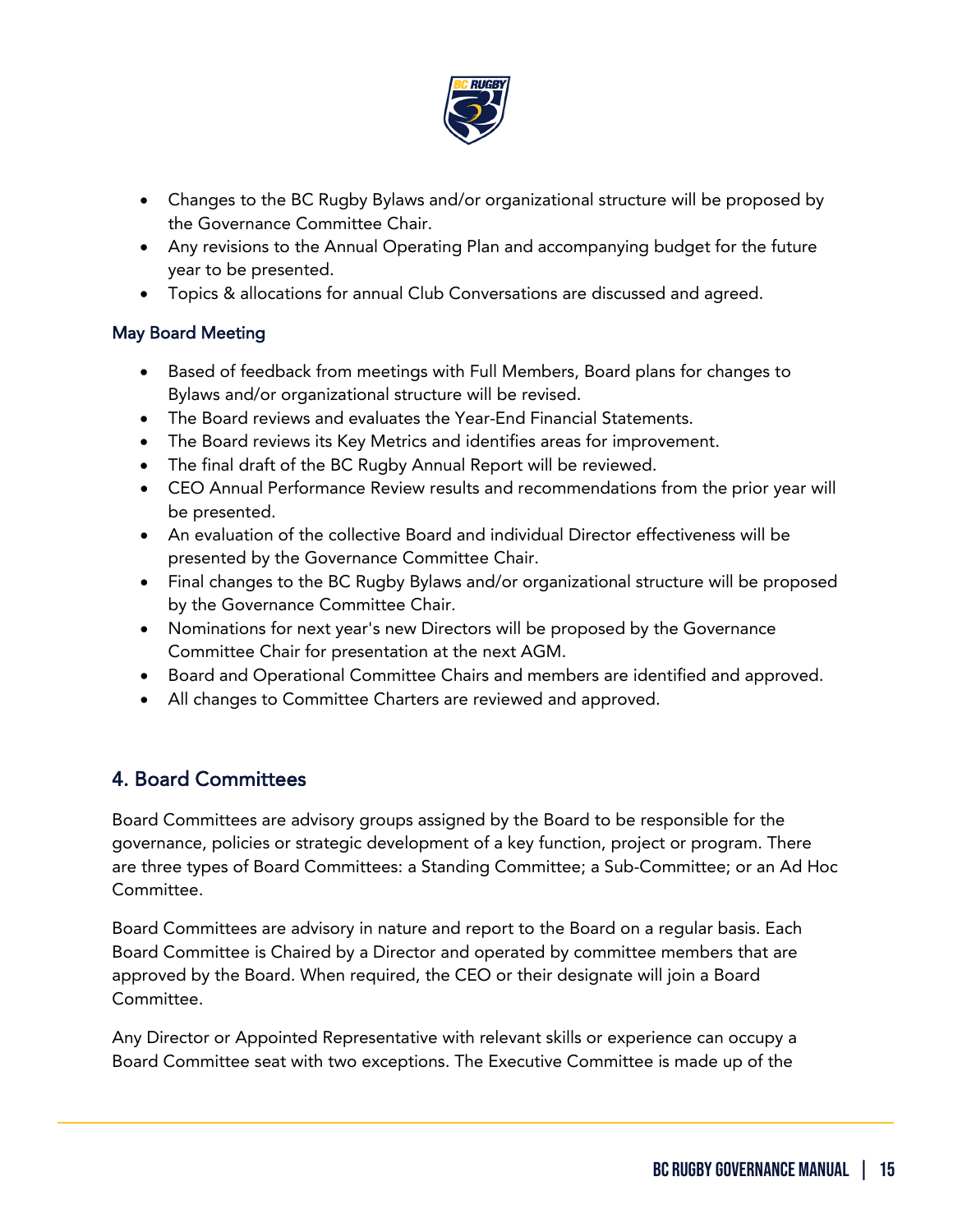

Officers of the Board and the CEO, while the Appeals Committee remains independent from the Board.

# 4.1 Standing Board Committees

Standing Board Committees are permanent Board Committees intended to consider all matters pertaining to a designated subject on an ongoing basis. The following are the Standing Committees of the Board of BC Rugby.

## 4.1.1 Executive Committee

Membership consists of the Officers of the Board and the CEO. The Executive Committee is responsible for developing Board agendas, Board - CEO relations, CEO performance reviews and assisting the CEO in time-sensitive decisions between Board Meetings. The Executive Committee should have a standing weekly meeting, preferably early in the week to review plans for the week ahead.

#### 4.1.2 Finance Committee

Chaired by the Treasurer with membership extended to the President, the CEO, and any other individual with relevant skills or experience and who complies with the relevant BC Rugby Policies.

Responsible for assisting the Board in:

- Reviewing the annual budget process and assumptions, and recommending the annual budget to the Board;
- Monitoring the financial and budget performance, evaluating management's response to variances and recommending actions to address variances where risk and exposure is high;
- Overseeing the integrity of the organization's financial statements and the organization's accounting and financial reporting processes and financial statement audits; and
- Overseeing compliance with legal and regulatory requirements associated with financial reporting and disclosure.

## 4.1.3 Governance Committee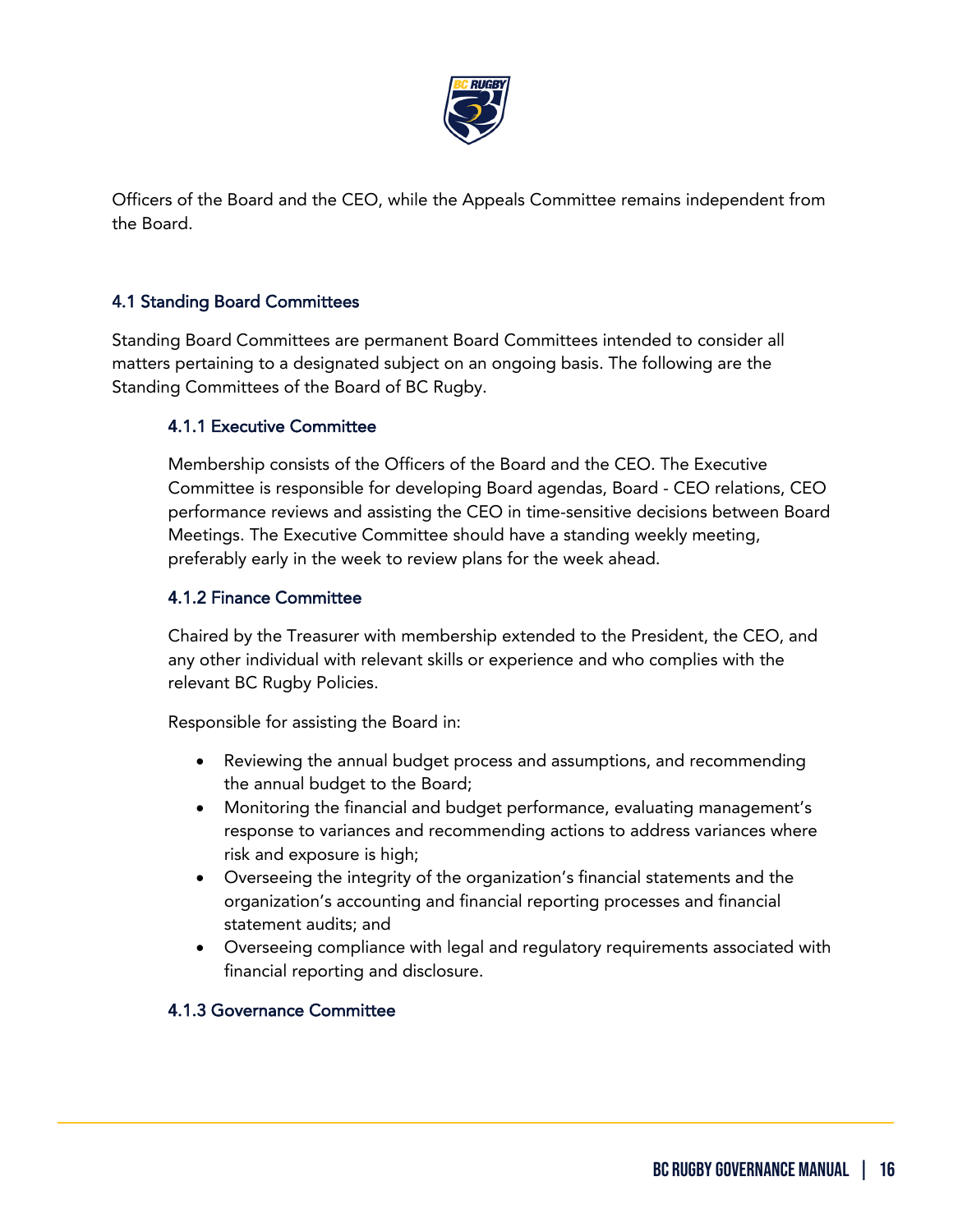

Chaired by a Director (preferably, but not necessarily, the Vice-President) with membership extended to any other individual with relevant skills or experience and complies with the relevant BC Rugby Policies.

Responsible for supporting the Board of Directors by:

- Overseeing governance structure, policies and procedures;
- Recommending nominees to the Board that sustain and enhance its composition requirements;
- Conducting a succession planning process for the board chairperson and other board leaders;
- Orienting and educating members of the Board; and
- Managing the Board's annual performance review, including individual reviews.

#### 4.1.4 Stakeholders Committee

Chaired by a current or past Director with membership extended to individuals with relevant skills or experience and compliance with BC Rugby Policies. At least one Director should be on the Committee.

Responsible for assisting the Board of Directors by:

- Developing strategic relationships that support the Purpose;
- Assisting the Board with the development of stakeholder engagement strategies and guidelines;
- Overseeing the development and implementation of a stakeholder engagement and retention program;
- Assessing and improving the effectiveness of stakeholder engagement and retention practices; and
- Proposing policies and procedures that enhance stakeholder relationships and the reputation of BC Rugby.

## 4.1.5 Appeals Committee

ֺ

Membership of the Appeals Committee is extended to individuals with relevant skills or experience and are not Directors of the Board, nor members of any other Committees. The Appeals Committee governs the process and procedure for hearing of appeals and/or complaints. Any person or Member Club may present an appeal against a decision that directly affects them as outlined in the Appeals Policy.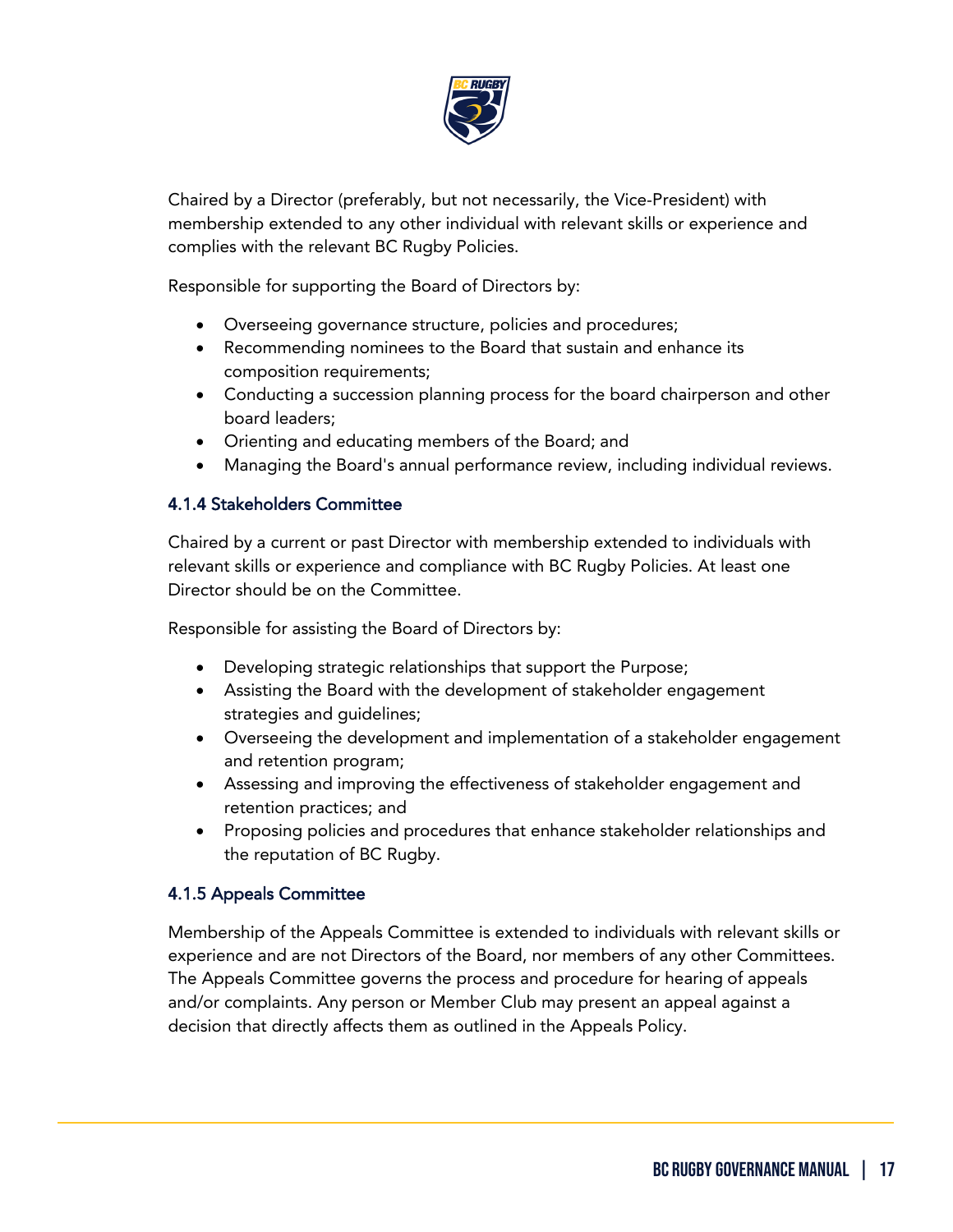

## 4.2 Sub-Committees

As required, Sub-Committees may be formed to deal with a specific issue as it relates to a Standing Committee. The Standing Committee may make a formal request to the Board for the creation of the Sub-Committee. The Board must approve the Sub-Committee Charter. Upon completion of dealing with the specific issue, the Sub-Committee should be dissolved by Board.

The Hall of Fame Committee shall be a Sub-Committee of the Stakeholders Committee.

## 4.3 Ad Hoc Committees

If a specific issue needs to be addressed that doesn't naturally fall under a Standing Committee, the Board may create an ad hoc committee to address that issue. The Board must approve the Ad Hoc Committee Charter. Upon completion of dealing with the specific issue, the Ad Hoc Committee should be dissolved by Board.

# <span id="page-17-0"></span>5. Management

ֺ

## 5.1 Management Committees

Operational Committees are advisory groups assigned by the Executive Committee or CEO to be responsible for an implementation or operational function, project, or program, by providing expert guidance and support. The CEO is responsible for determining the necessity of each operational committee and the roles and responsibilities of each such Committee.

The Board is responsible for approving Operational Committee charters and appointing the chair of each Operational Committee. Operational Committees report directly to the CEO and may not exercise authority over an assigned staff member.

## 5.1.1 Competitions Committee

The Board shall approve the composition and Chair(s) of the Competitions Committee. Membership of this Committee is extended to representatives that reflect the diverse nature of BC Rugby competitions, including senior and age-grade. This Committee shall oversee all BC Rugby competitions and events, and monitor and improve their individual and collective effectiveness to grow and develop Rugby. The Committee will provide expertise and perspectives on inter-Club competitions for youth and adults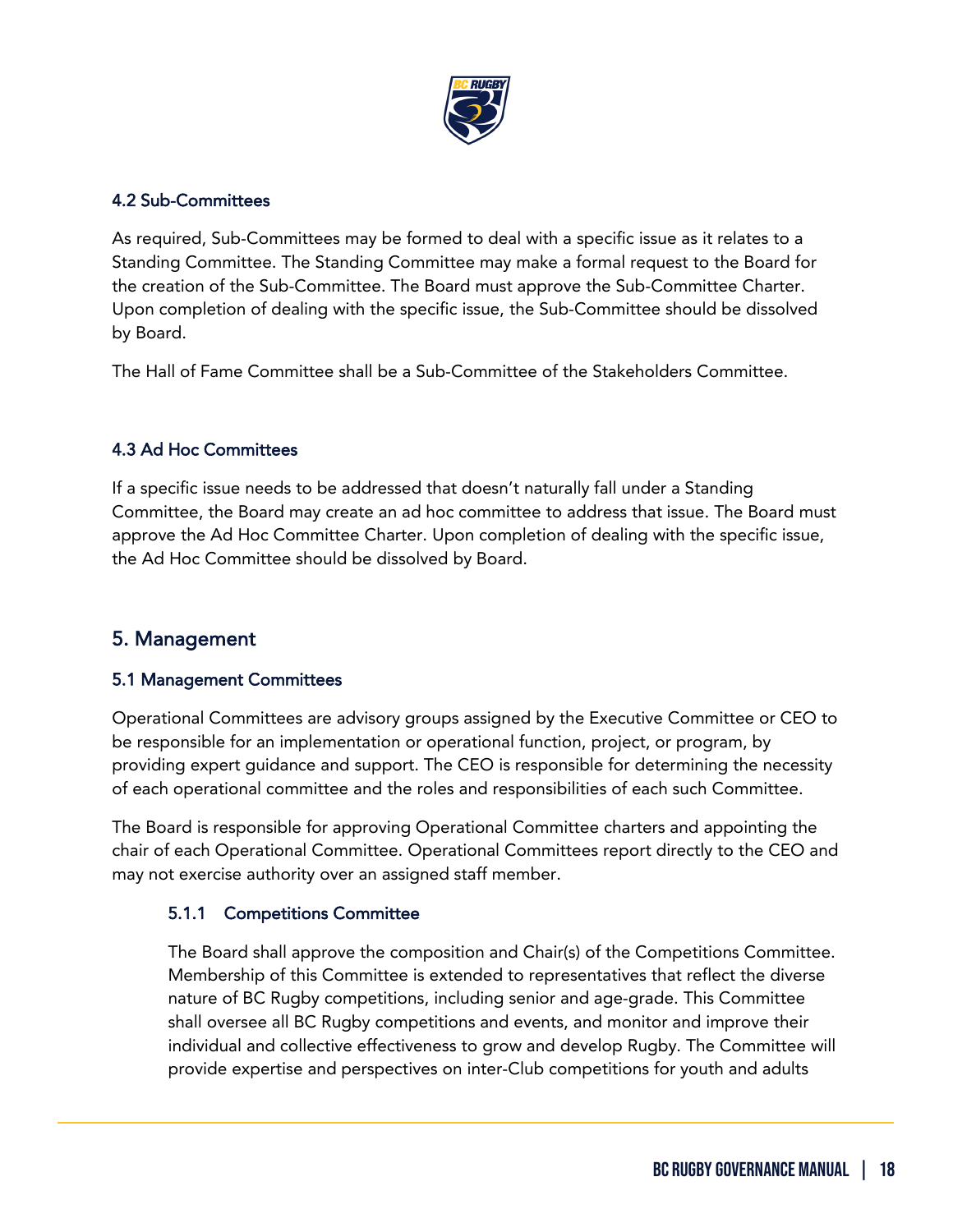

across all regions. The CEO will be a member of this Committee and BC Rugby's Competitions & Membership Administrator shall be the staff member appointed to this Committee.

The Committee provides advice and support by:

- Ensuring BC Rugby competitions individually and collectively support the growth and development of Rugby in BC;
- Setting and regularly reviewing the Rules of Competition for all BC Rugby competitions and events adhering to the principles of player welfare, fair play, long-term player development and inclusiveness;
- Ensuring the appropriateness of the XVs and Sevens competition seasons, set against the context of variable weather seasons, academic years and any other factors that impact the player and/or the Club; and
- Providing direction on the development of invitational competitions to bring high-quality competition to BC and monitoring the effectiveness of individual event working groups.

# 5.1.2 Discipline Committee

The Discipline Committee is formed in accordance with the Bylaws. The Board shall approve the composition and Chair of the Discipline Committee. BC Rugby's Competition & Membership Administrator shall be the staff member appointed to this Committee.

The Discipline Committee supports BC Rugby by:

- Providing fair and timely rulings on individual, team, club, and any other Member's compliance to the Laws of the Game and Rules of Competition for BC Rugby competitions and events; and
- Maintaining a record of all rulings made by the Committee.

# 5.1.3 Player Welfare Committee

ֺ

A seat on the Player Welfare Committee is open to any person and positions will be publicly advertised and recruited based on required skills and experiences relevant to the Committee's responsibilities and in line with BC Rugby's policies. BC Rugby's Performance Development Manager(s) shall be the staff member(s) appointed to this Committee.

The Player Welfare Committee supports BC Rugby by: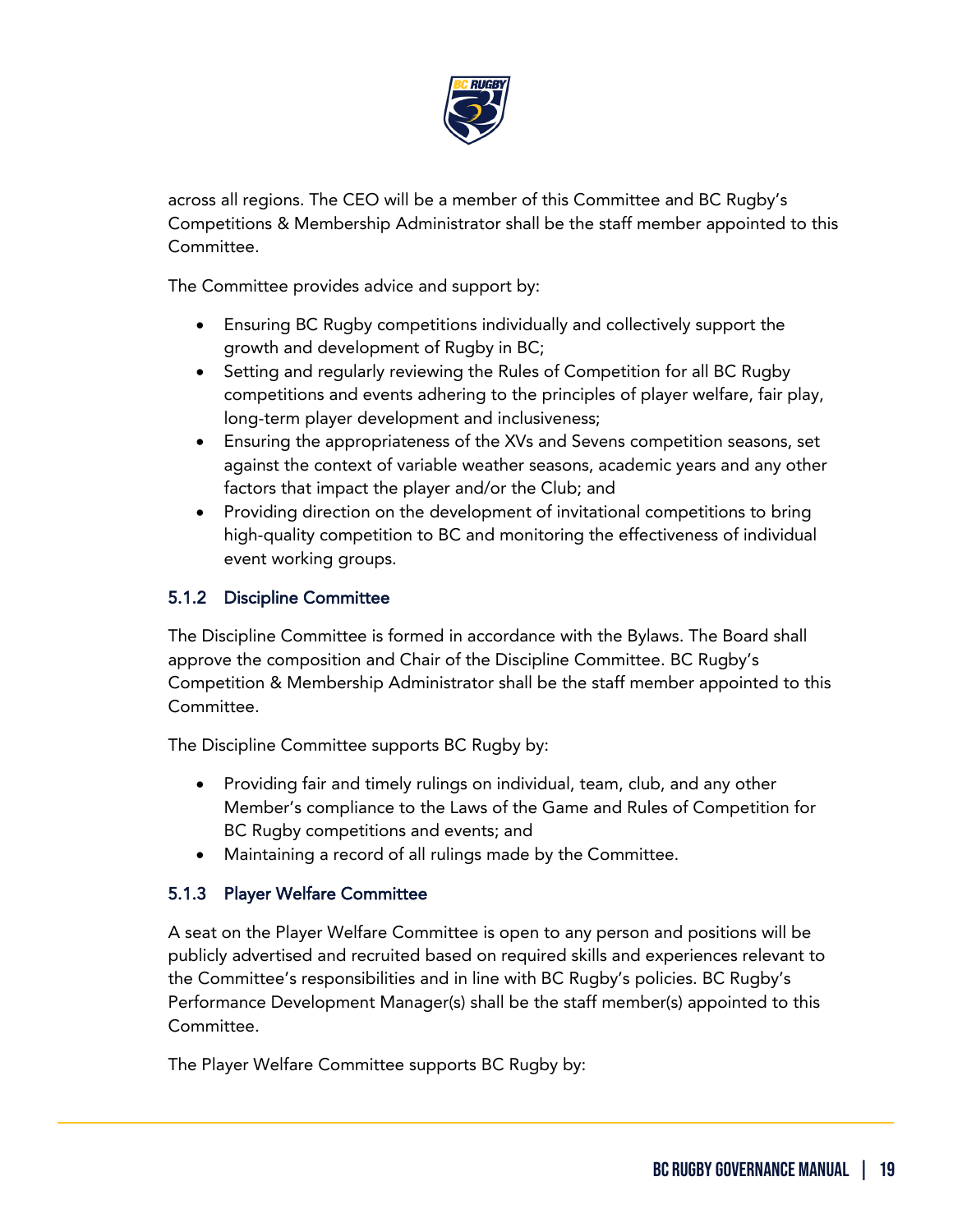

- Providing expert, qualified advice on world-leading, best practices to ensure the safety and welfare of all rugby players;
- Making recommendations on programs, platforms, campaigns and policies that ensure the safety and welfare of all rugby players;
- Supports BC Rugby staff in the recruitment and evaluation of Therapists to BC Rugby Provincial Teams and Events; and
- Supports BC Rugby by providing guidance and advice in developing best practices and policies resources for Member Clubs and therapists registered with Member Clubs to follow.

# <span id="page-19-0"></span>6. Board/CEO Relationship

ֺ

# 6.1 General Conditions of the Relationship Between Board and CEO

## 6.1.1 Board Provisions to the CEO

The Board will provide the CEO with:

- a clear organizational purpose, key metrics that measure progress to that purpose, and management policies and procedures that define organizational direction and the boundaries within which the CEO is expected to operate;
- a clear strategic mandate, a clear role description, explicit and achievable expectations and outcomes, regular and honest performance feedback, and recognition for well-earned achievements;
- a regular review of future risk and opportunity, and a diversity of Board expertise for advisory purposes;
- regular meetings with Board Officers, in part to assure all Board and members meetings are well-planned and relevant;
- clear reporting requirements, including the elements and regularity expected of each report;
- promptly-provided annual performance reviews based on agreed-upon outcomes established one-year earlier;
- a consistent and unified voice for BC Rugby, open and honest interactions, and a promise to be a good partner in the leadership of BC Rugby; and
- a delegation of authority to establish policies, make all decisions, take all actions, and develop all activities for the operations of BC Rugby, as long as such operations fit within the budget established by the Board and are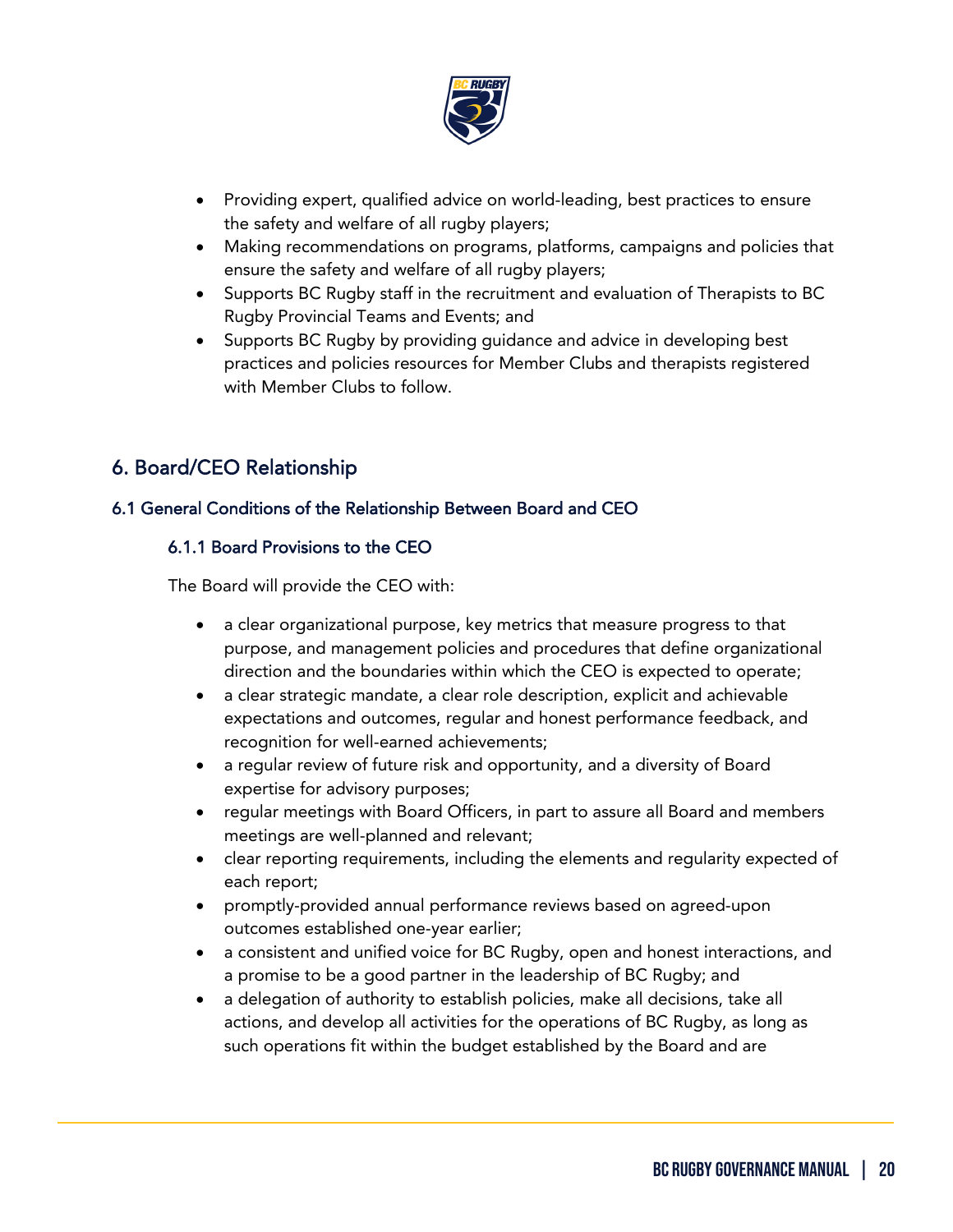

consistent with the Bylaws and all Board policies and procedures as outlined in this manual.

# 6.1.2 CEO Provisions to the Board

The CEO will provide the Board with:

- a deep and professional commitment to achieve the Purpose and its key metrics;
- a multi-year strategic plan that is regularly developed and updated, and designed to achieve desired results consistent with the Purpose;
- an annual operating plan that defines key operations, implementations and budgetary requirements that achieve the outcomes of the strategic plan;
- leadership of the BC Rugby Staff, Members and Stakeholders in order to deliver annual operating plan outcomes;
- an annual Report of BC Rugby achievements against the strategic plan;
- ongoing information regarding budgetary revenue and expenditures, key metrics, emerging issues, material achievements, and staffing or membership concerns;
- efforts to establish and maintain meaningful long-term relationships with key stakeholders to support the BC Rugby's success; and
- a respect for Board members, assistance in strategic and policy decisions, open and honest interactions, and a promise to be a good partner in the leadership of the BC Rugby.

# 6.1.3 Other Conditions of the Board – CEO Relationship

- The Board retains the right to change the delegated responsibilities of the CEO or the parameters that shape those delegations.
- Each Director recognizes her/his individual role of policy management and strategic leadership and agrees to speak with the CEO only regarding strategic and implementation matters, unless authorized differently by the President.
- Situations may arise outside of the ordinary course of operations that require direct interaction between the Board and staff or stakeholders. The Board will ensure that BC Rugby Staff and Stakeholders have access to a direct channel of communication with the Board which may be relied on to address in a confidential manner concerns relating to proper adherence to policies or procedures established by the Board, breach of the code of conduct, conflict of interest, ethical issues, workplace standards, harassment, or other similar issues.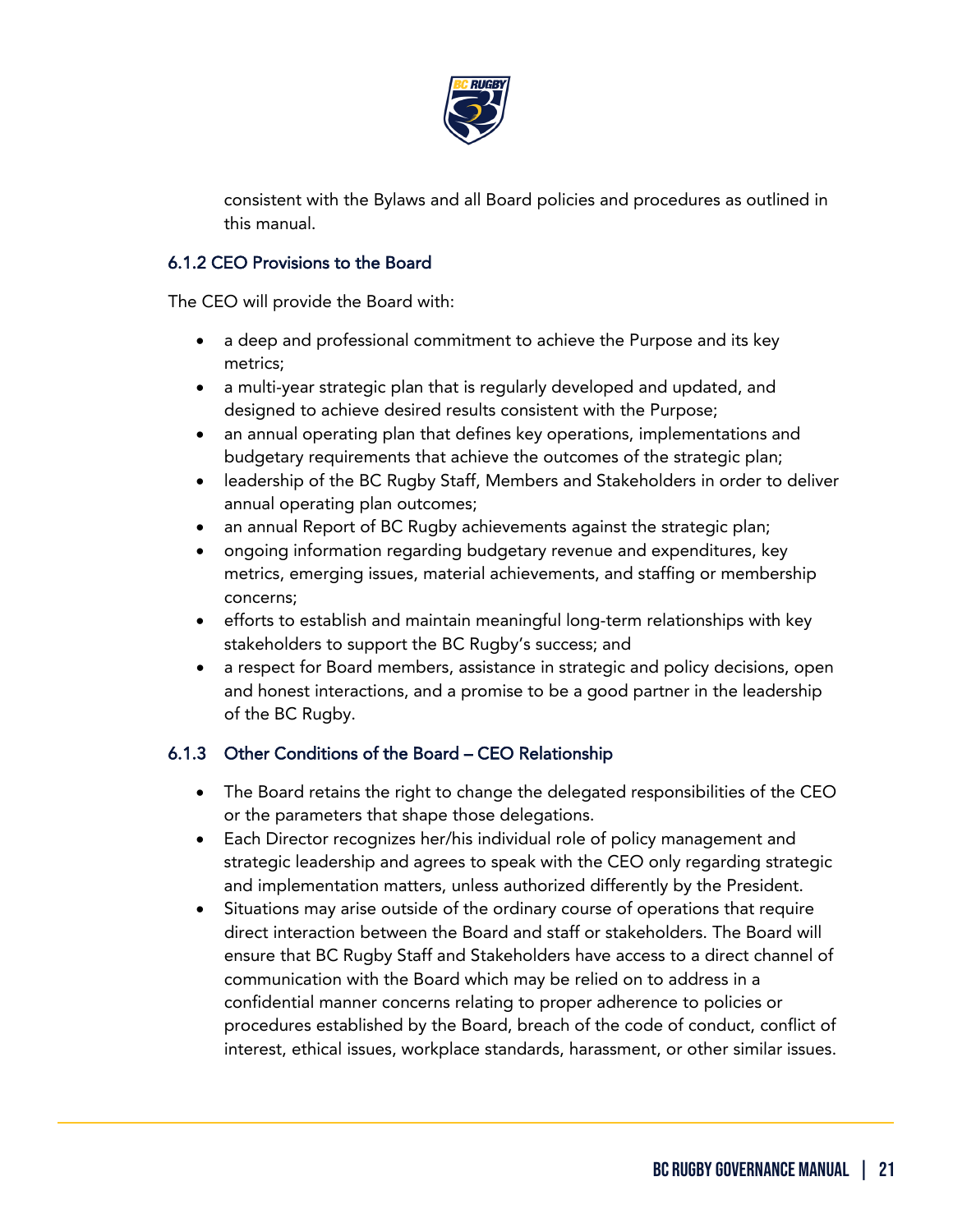

• With approval by a resolution of the Board, an Officer may delegate any duty of that office to the CEO, who has the discretion (but who must notify the Officer) to designate that duty to another member of BC Rugby Staff. This approval can be rescinded by a resolution of the Board.

# 6.2 Roles and Responsibilities of the CEO

The CEO is the Board's primary connection to the operations of BC Rugby. Therefore, the CEO's performance is synonymous with BC Rugby's overall performance. The CEO's job description is a statement of performance expectations in three general areas:

- efficient and effective relations with the Board;
- accomplishment of the annual operating plan within the annual budget, positively impacting the strategic plan goals and objectives; and
- efficient and effective operations within the directions and boundaries established by the Purpose, key metrics, policies and procedures.

The role description for the CEO can be reviewed in Appendix 3.1.

# 6.3 Board Briefings

ֺ

The CEO is expected to keep the Board well informed about material risks, changes, and developments that influence our collective ability to achieve the Purpose and achieve the outcomes of the strategic plan. This includes, but is not restricted to:

- providing regular, clear, and concise summaries of BC Rugby recent and pending activities;
- informing the Board of emerging trends in Rugby, anticipated media coverage, threatened or pending lawsuits, and material external or internal changes;
- updating Board awareness of actual or anticipated material non-compliance of BC Rugby policies and procedures, and providing a suggested solution to the issue; and
- responding promptly to specific information requests from the President, Committee chairs and Directors.

## 6.4 CEO Performance Monitoring and Review

6.4.1 Performance Monitoring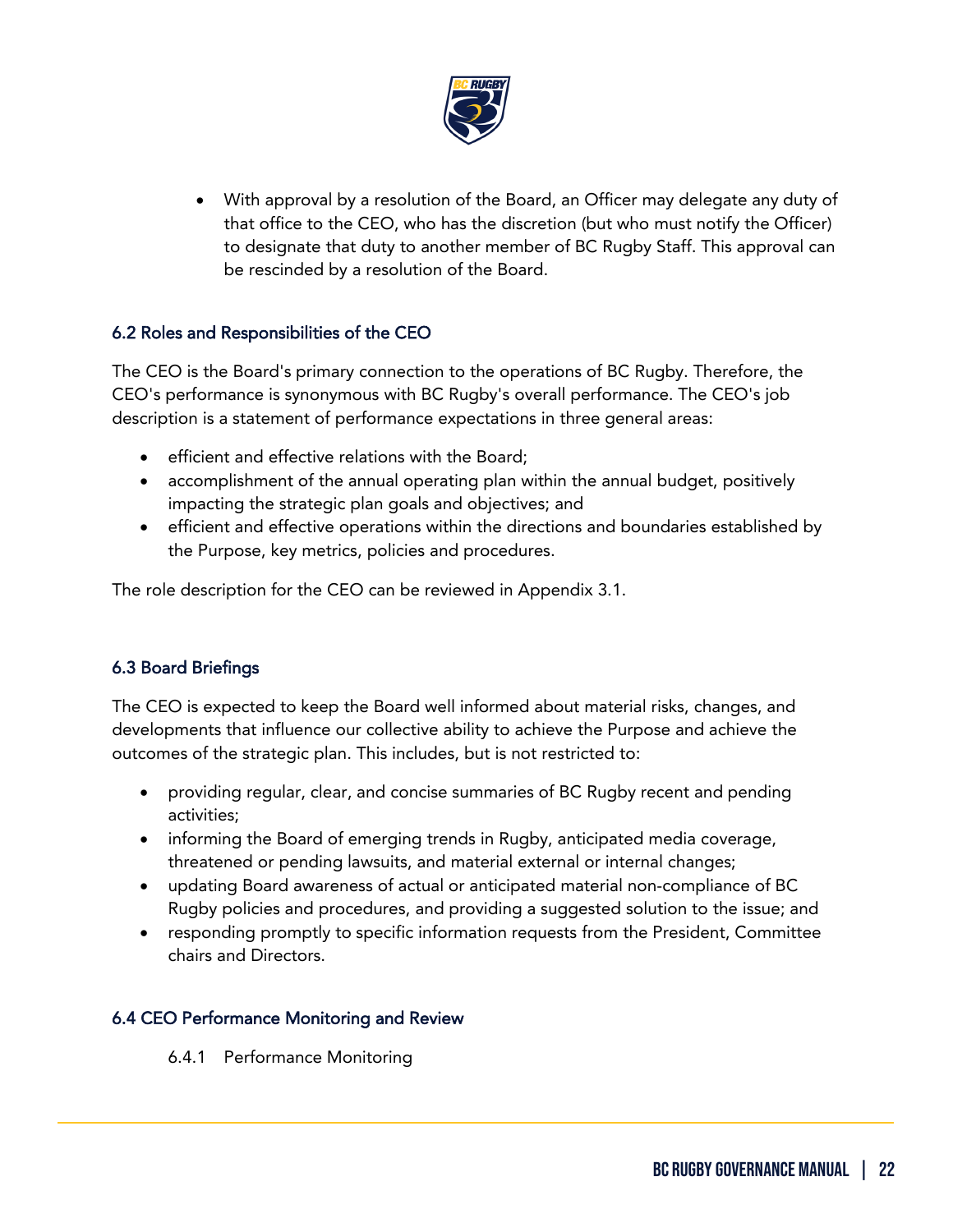

The purpose of performance monitoring is to determine the degree to which the strategic plan, annual operating plan, annual budget, policies and procedures, organizational operations, key relationships, and other agreed-upon goals are being accomplished. Ongoing performance monitoring enables the Board to make plan corrections based on emerging results and to recognize good work as it is being done.

Performance monitoring will be done in a variety of ways, including:

- Internal Oversight review of performance accomplishments or challenges by a Director, Board Committee, or the Board as a whole;
- External Oversight review of performance accomplishments or challenges by a Stakeholder or third party selected by, and reporting to, the Board;
- CEO Reports review of performance accomplishments or challenges from a regularly-scheduled CEO report, including:
	- (i) quarterly reports on the annual operating plan;
	- (ii) monthly financial reports to the Finance Committee;
	- (iii) CEO updates provided at Board Meetings.

# 6.4.2 CEO Performance Review

ֺ

The Executive Committee must provide the CEO with an annual performance review. It is (ideally) to be completed no later than April 30. The evaluation should review the 12 months prior to the AGM and be based on the achievement of goals agreed to by the Executive Committee and the CEO. The CEO will not participate in any Board or Committee discussions regarding the review before it is completed.

The review will be developed from two perspectives: (1) the CEO will complete and submit a self-assessment of the prior-year goal achievements, and (2) concurrently, the Executive Committee will survey all Directors regarding the same prior-year goals. The results of these two evaluations will form the basis of the formal meeting with the CEO. A written CEO Performance Review will be provided and both parties will sign off on its findings.

The President will report the results of the review at an in camera session during the next Board meeting, including recommendations relating to the CEO's compensation package and training. The Board will act on the recommendations. The Board's decisions will be promptly documented in a letter from the President to the CEO.

The CEO will draft a set of outcome-based goals for the year ahead, reflecting the Board's priorities and policies. These will be presented at the July Board meeting each year and provide the structure for the following year's CEO Performance Review.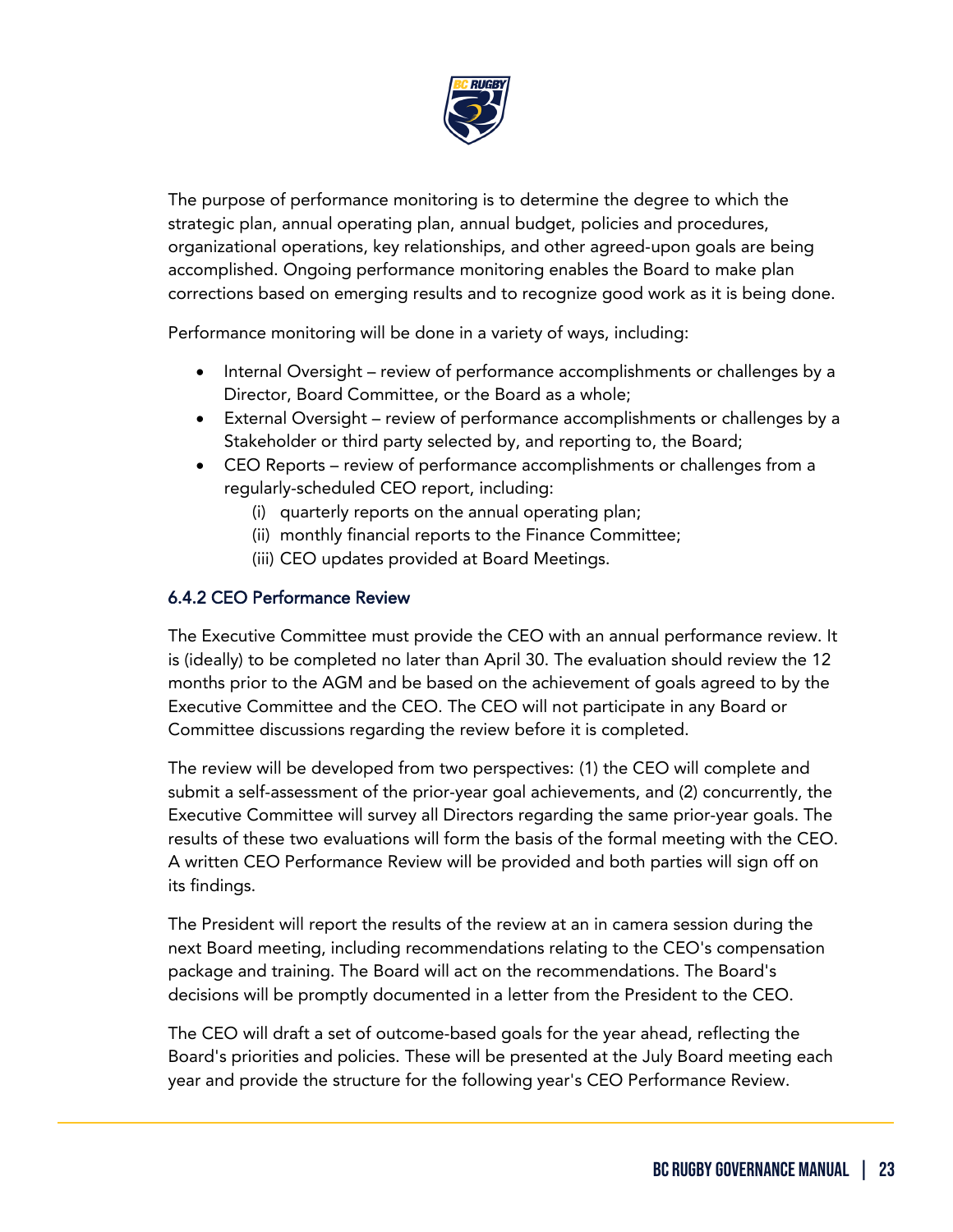

The Executive Committee will initiate at its discretion a mid-year review, to be organized by the Vice President. This is an informal meeting of the Executive Committee to discuss progress towards achieving annual operating plan goals. All performance-related issues or changes to the CEO's performance goals should be documented in the minutes of the Executive Committee.

# 6.5 CEO – Staff Relations

The CEO will hire, train, motivate, and terminate BC Rugby Staff in a professional and caring fashion. BC Rugby Staff compensation will be established within annually set budgets and will reflect current market conditions.

The CEO will conduct annual performance reviews on all BC Rugby Staff. The process of review should involve annually-established work goals and outcomes, a self-assessment of achievements in each goal area, and the manager's assessment of those same goals. An informal mid-year review of performance should also occur for all BC Rugby Staff.

The CEO will maintain an employment manual that outlines all human resources and financial policies that govern the working conditions for BC Rugby Staff. It will also act as a guide for appropriate Board/ BC Rugby Staff interactions. The CEO will monitor all interactions with BC Rugby Staff to ensure that working conditions are lawful, fair and dignified. If inappropriate interactions occur, the CEO must immediately take steps to protect BC Rugby Staff and subsequently notify the President.

# 6.6 CEO Transitions

ֺ

The Board has the authority to hire, train, motivate, compensate and terminate the CEO. The Board may ask the Executive Committee to explore options for succession planning.

Ideally, the CEO provides the Board with no less than three months' notice of her/his intent to leave the position. Similarly, the Board will ideally provide at least three-months' notice of its intent to terminate the CEO. The Board has the authority to appoint an interim CEO, if circumstances require one.

The outgoing CEO will be invited to participate in a formal exit interview with the President or a mutually-agreed-upon Director.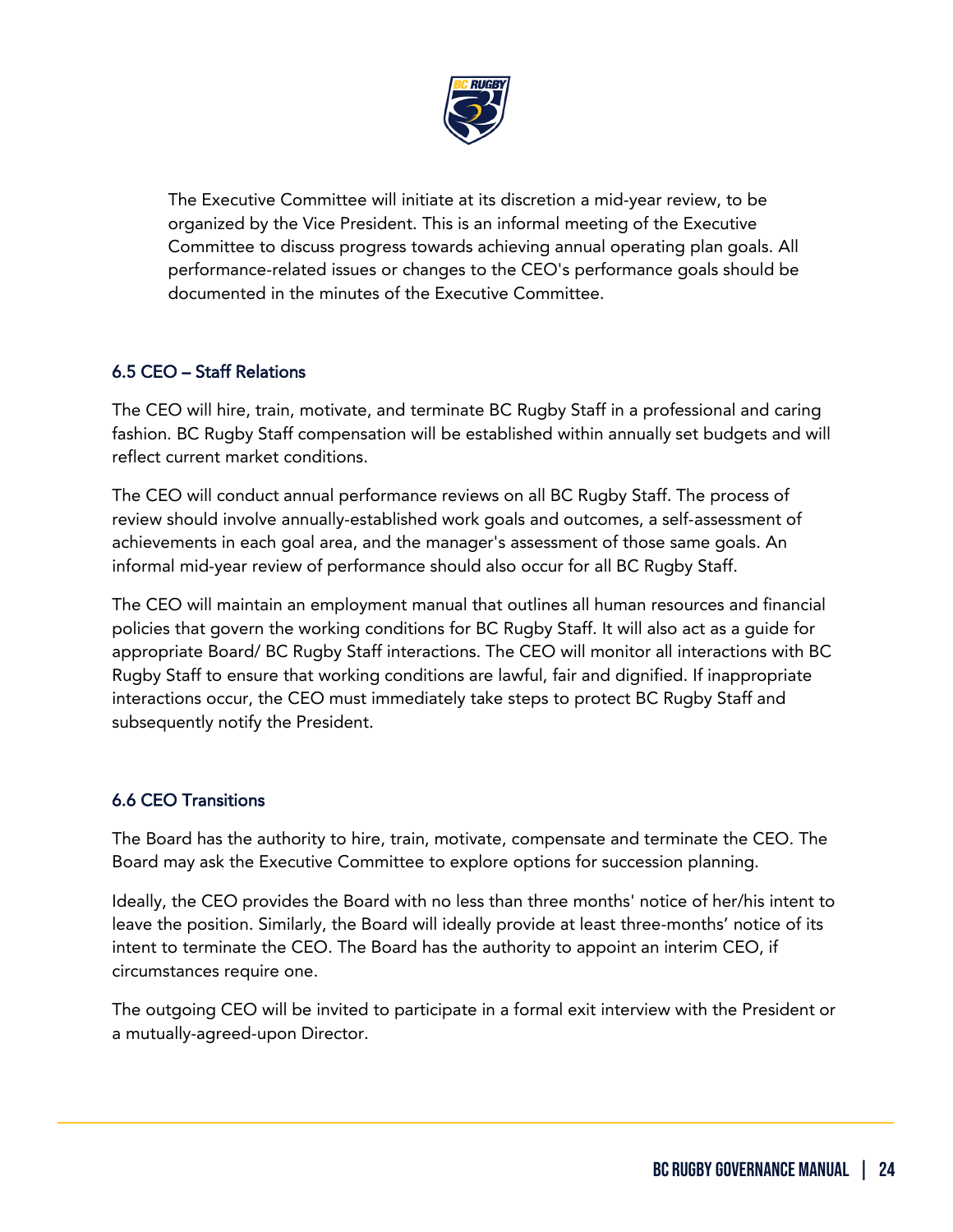

The incoming CEO's contract with BC Rugby will include a six-month probationary period of initial employment.

# 6.7 CEO RECRUITMENT PROCESS

If the CEO is being replaced, then the following steps will be followed by the Executive Committee to identify a qualified replacement:

- Identify an appropriate team to manage the recruitment process.
- Review and revise the CEO job description, ensuring that it reflects BC Rugby's priorities and requirements for the next five years, through consultation with BC Rugby Staff, Members, Stakeholders and Directors.
- Post the job opportunity in line with BC Rugby's Recruitment Policy.
- Create and alert a list of preferred candidates that would fulfill new job requirements.
- Once the deadline for application submissions has passed, create a preliminary shortlist of candidates to interview.
- Identify a team of interviewers and create a common set of interview questions that form the framework of questions for each candidate.
- Interview short-listed candidates and select  $2 3$  finalists for consideration.
- Create questions and simulations to dig deeper into the capacities of each finalists, introduce all finalists to the Board, and engage the whole Board in the final decision.
- The Board selects a candidate and a backup candidate and makes an offer to the first choice.
- The Executive Committee negotiates an agreement with the Board-selected candidate.
- Once an agreement is reached, contact unsuccessful candidates and confidentially inform the Board and staff.
- Formally announce the appointment of the new CEO through a press release and direct communication to key leaders (e.g. Rugby Canada, Provincial Rugby Unions & BC Club Presidents).
- Begin the induction process of the new CEO to the organization.

# <span id="page-24-0"></span>7. Governance Policies

ֺ

The following are BC Rugby's key governance policies and current versions are all available on BC Rugby's website.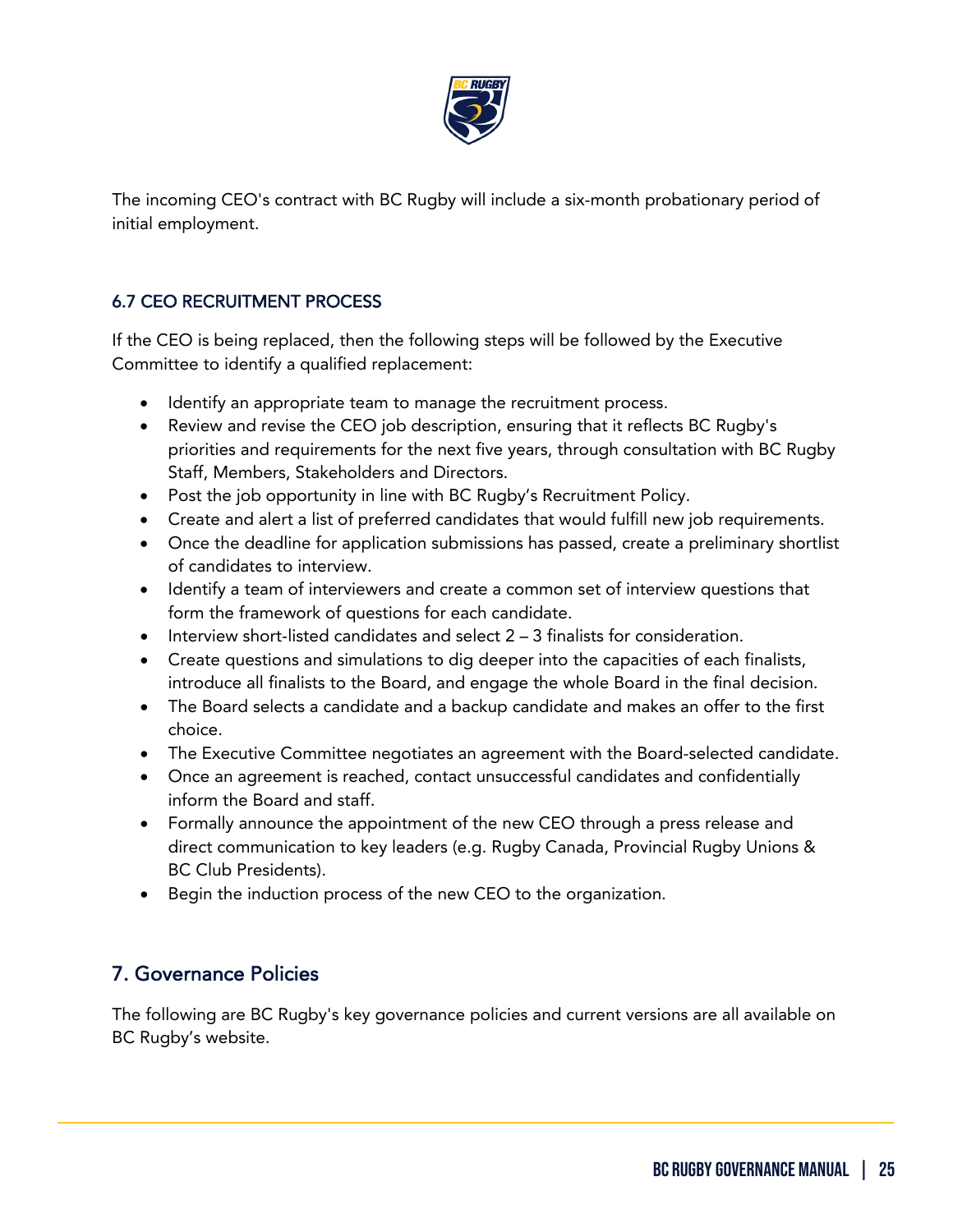

# 7.1 Code of Conduct

The Code of Conduct applies to any and all individuals participating as players, coaches, officials, administrators, volunteers and parents and outlines the expectations for Member conduct and the processes available to BC Rugby or complainants of a breach by a Member.

# 7.2 Privacy Policy

The Privacy Policy ensures BC Rugby complies with British Columbia's Personal Information Protection Act and other applicable privacy legislation. The policy sets out how the organization may collect, use and disclose personal information of both Members and anyone from the public that interacts with our website or our services and programs.

This policy directly impacts BC Rugby's Communications Policy which is an operational policy and the responsibility of the CEO.

## 7.3 Gender Equity, Diversity & Inclusion Policy

BC Rugby's Gender Equity, Diversity & Inclusion Policy states our commitment to equity and diversity, that we welcome and promote the involvement of all persons in our programs and services, leadership and employment regardless of language, gender, gender identity, sexual orientation, race, ethnicity, physical ability, or martial or family status. While this policy covers all BC Rugby governance, strategic, operational and financial policies and procedures, it does not supersede the Laws of the Game.

This policy covers all BC Rugby governance, strategic, operational and financial policies and procedures but does not supersede the policies, specifically the Selection Policy, of Rugby Canada or the Canadian Olympic Committee.

# 7.4 Appeals Policy

ֺ

BC Rugby's Appeal Rules set out the process available to Members to appeal a BC Rugby decision that directly affects them.

## 7.5 Risk Management Policy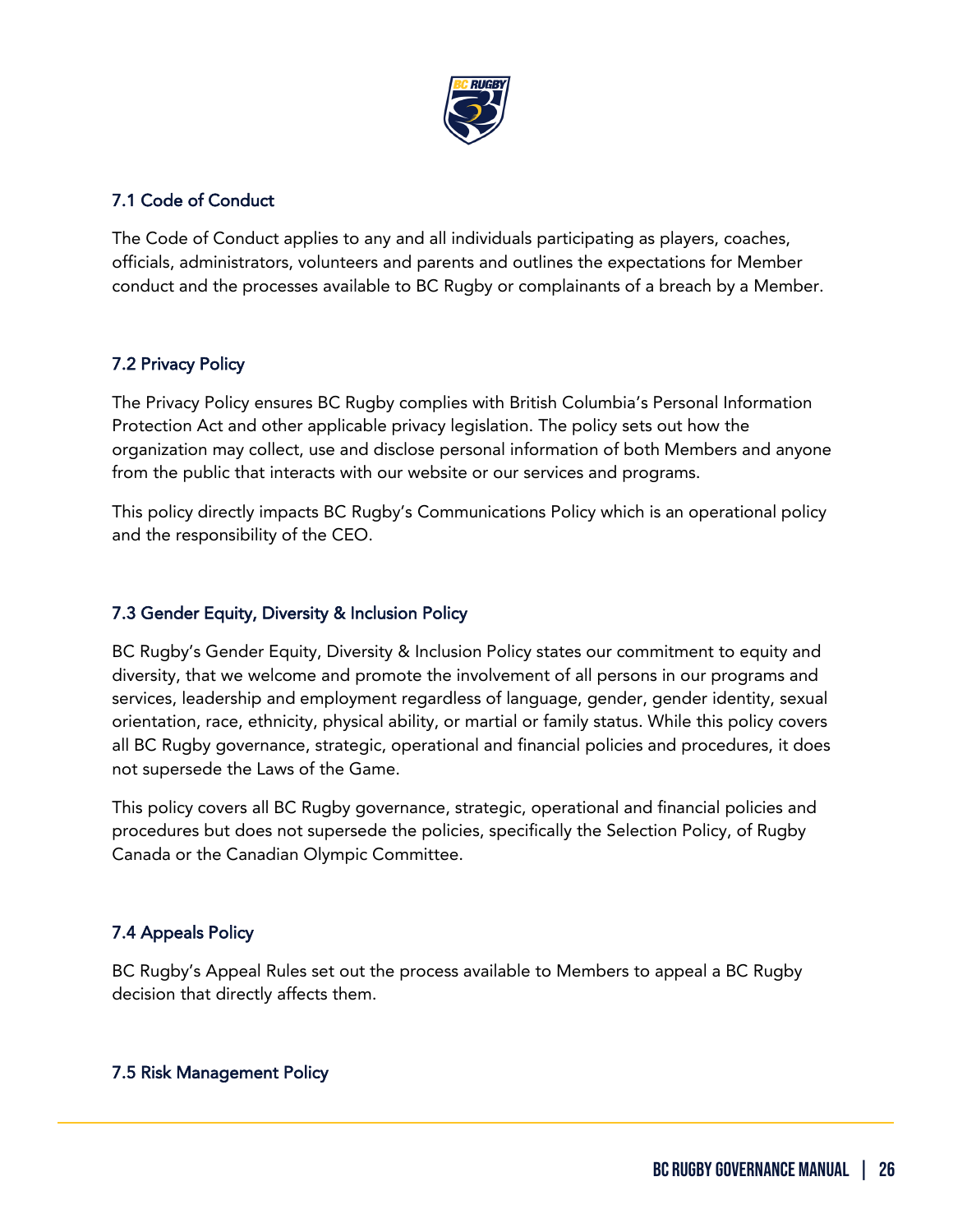

BC Rugby's Risk Management Policy sets out a consistent approach to identify, communicate, evaluate and manage risk. Risk Management is to be embedded into all levels of BC Rugby's organizational structure but the Board maintains overall responsibility and oversight.

# 7.6 Discipline Policy

BC Rugby's Discipline Policy deals with breaches of the Laws of the Game.

# 7.7 Additional Policies

The Board may add further governance policies as it deems appropriate from time to time. This may include:

- Recruitment Policy
- Drug Free Policy
- Communications Policy
- Finance Policy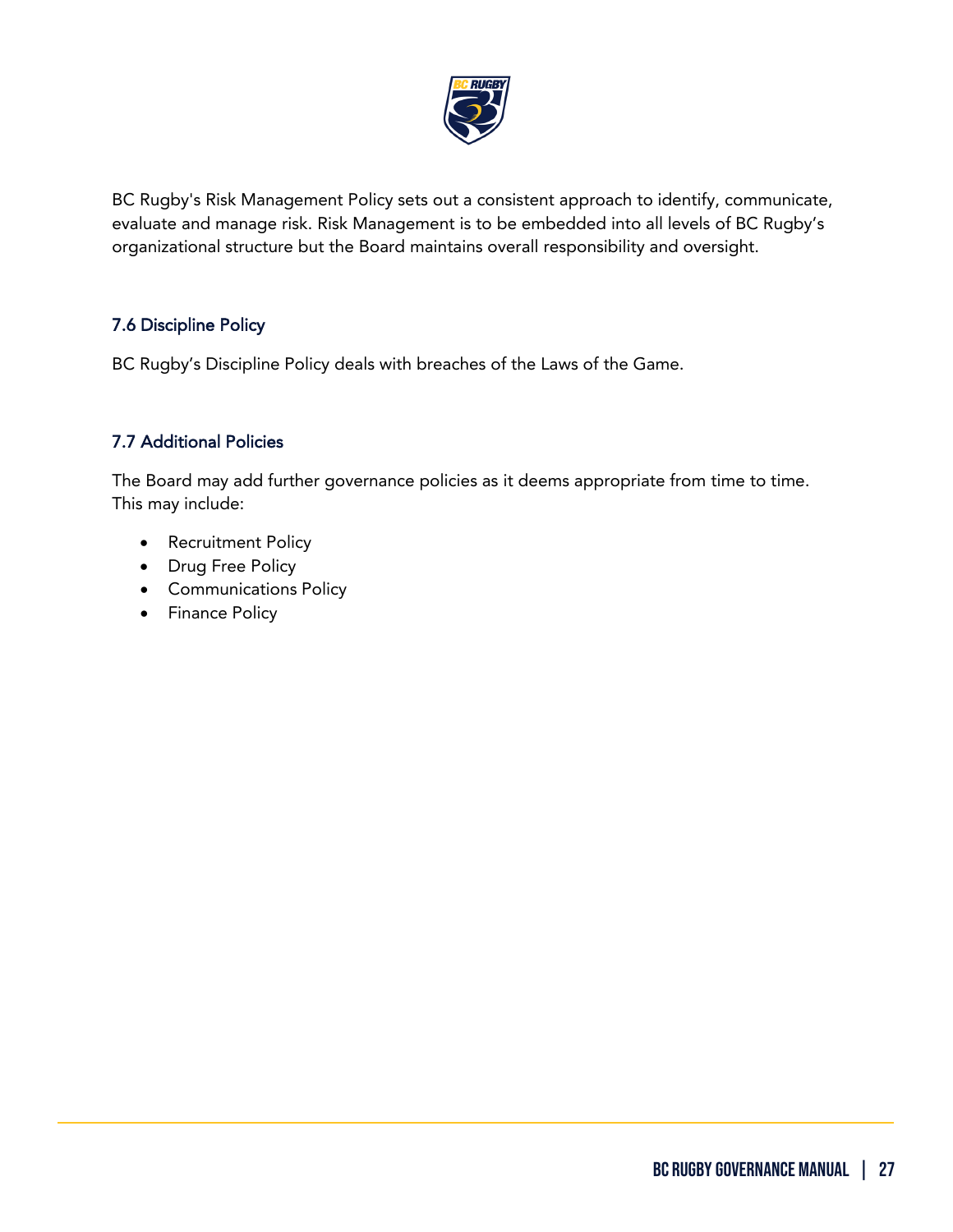

# <span id="page-27-0"></span>Appendices

# Part 1 – BC Rugby Bylaws

1.1 BC Rugby Bylaws

# Part 2 - The Board of Directors

- 2.1 Role Description President
- 2.2 Role Description Vice President
- 2.3 Role Description Treasurer
- 2.4 Role Description Director
- 2.5 BC Rugby Code of Conduct
- 2.6 Annual Declaration Form
- 2.7 New Director Orientation Checklist

# Part 3 – Chief Executive Officer

3.1 CEO Role Description

# Part 4 – Chief Executive Officer

4.1 Key Stakeholders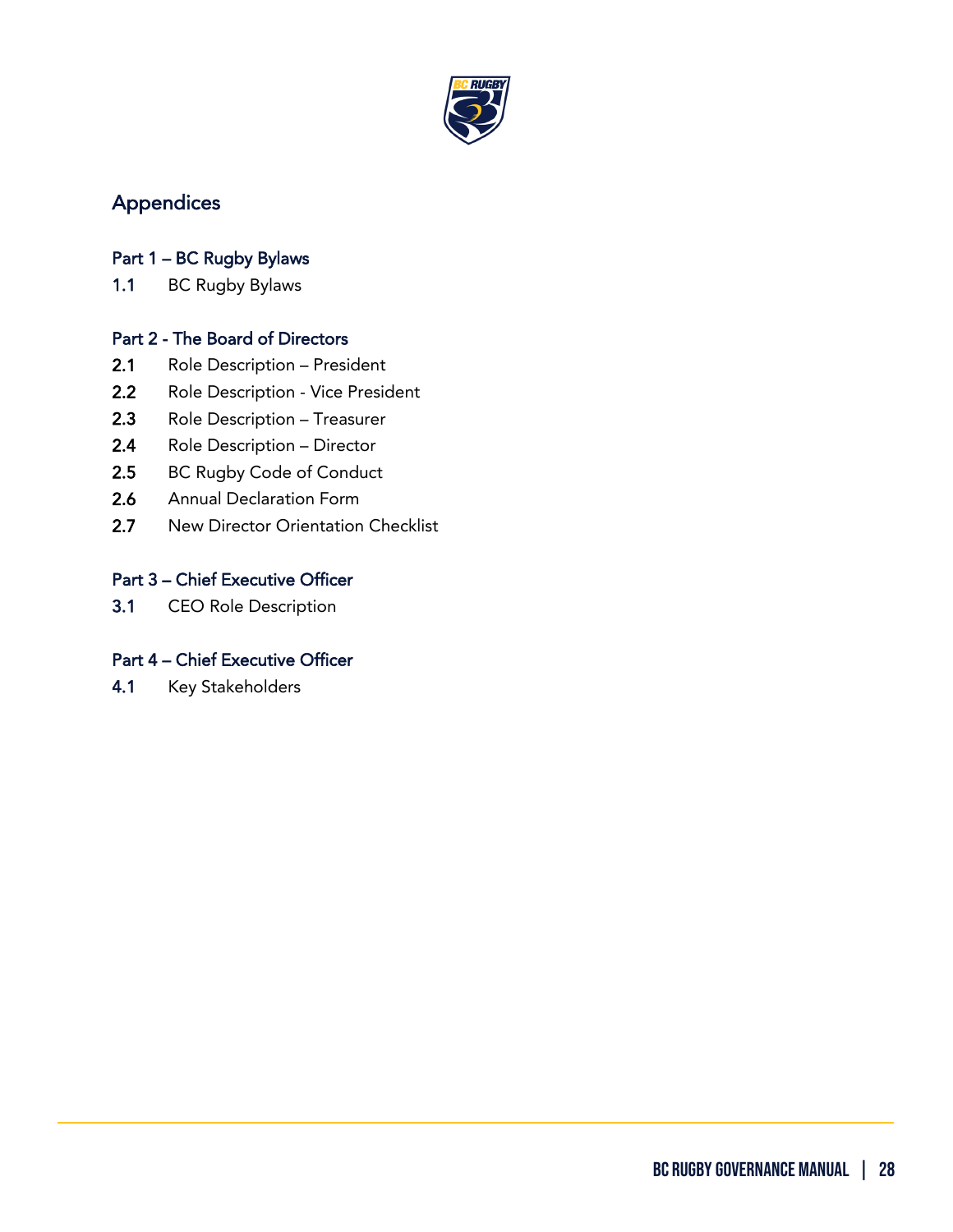

# Appendix 1.1 - BC Rugby Bylaws

ֺ

Visit bcrugby.com/policies for the most up to date BC Rugby Bylaws.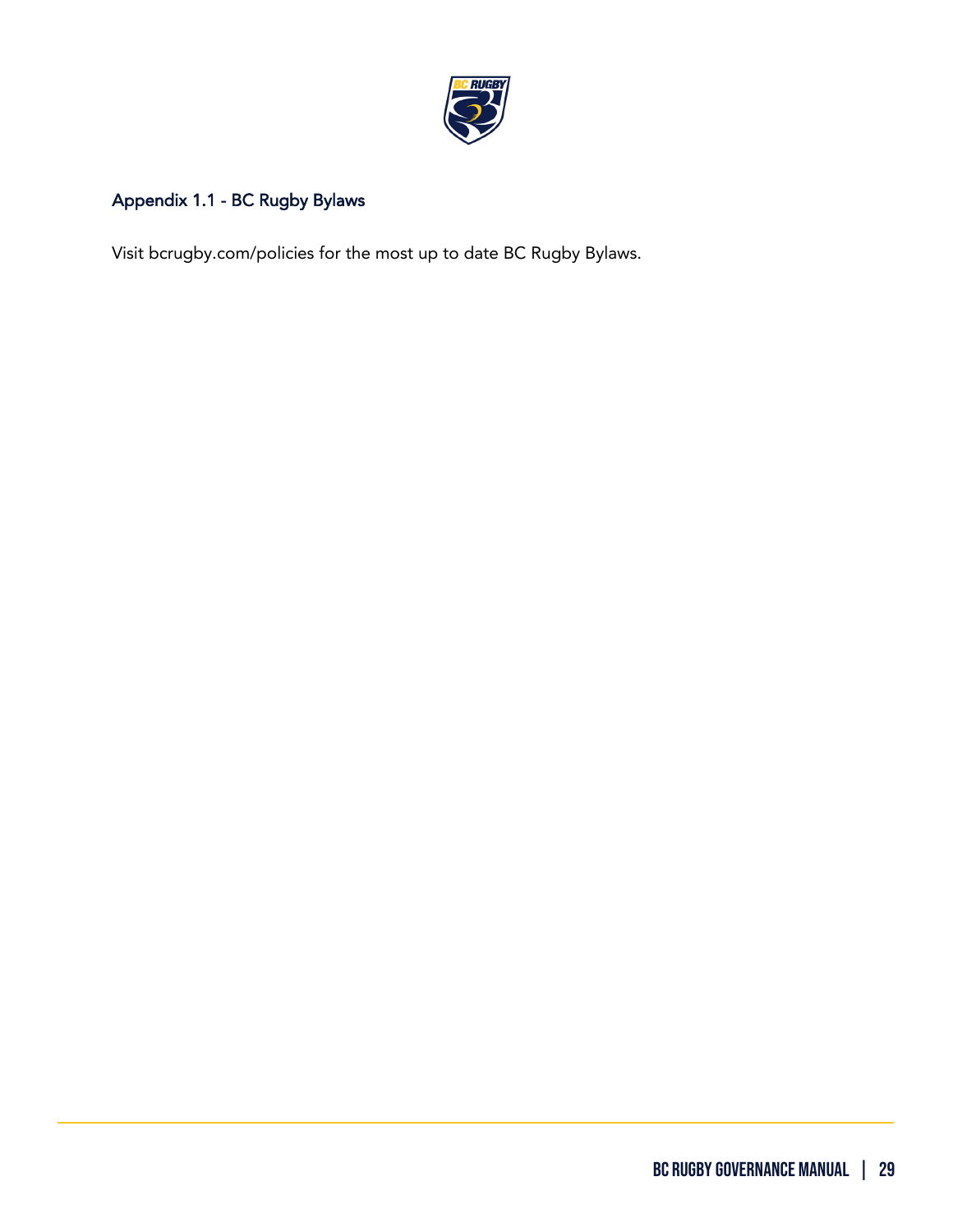

## Appendix 2.1 - BC Rugby Role Description - President

Term: A two-year term; elected by the Board; can serve a maximum of three consecutive twoyear terms (or more than three two-year terms if there is a gap between them).

## Key Responsibilities:

- Advising and collaborating with the CEO to drive and measure progress towards our Purpose.
- Developing and managing relationships with sponsors and other key stakeholders.
- Coordinating and chairing all Board Meetings and meetings of the members.
- Working with the Treasurer to manage budgets and meet budgetary goals.
- Coordinating and chairing regular meetings of the Executive Committee, including development of the meeting agenda.
- Working with the Governance Committee to ensure a diverse, well trained, and highquality Board of Directors.
- Working with the Governance Committee to evaluate Board performance and sustain quality succession planning for all Board roles.
- Serving as the Board's spokesperson to local, national, and international organizations.
- Leading a continuous assessment of risk and opportunity for BC Rugby.
- Supporting the CEO with advice and mentorship.

## Knowledge, Skills and Experience:

- At least one year of Board experience.
- Knowledge of best practices in organizational design and executive leadership.
- Knowledge of best practices in strategic Board operations.
- A basic understanding of the diverse rugby community in BC.
- Demonstrated personal integrity, good judgment and discretion.
- Strong communication and conflict resolution skills.
- Experience in managing budgets and organizational sustainability.
- Experience in managing meetings.
- Availability and willingness to contribute the time and personal resources necessary to fulfil all the responsibilities of the role.

## Internal Responsibilities:

ֺ

• Chair all Executive Committee, Board and Members' meetings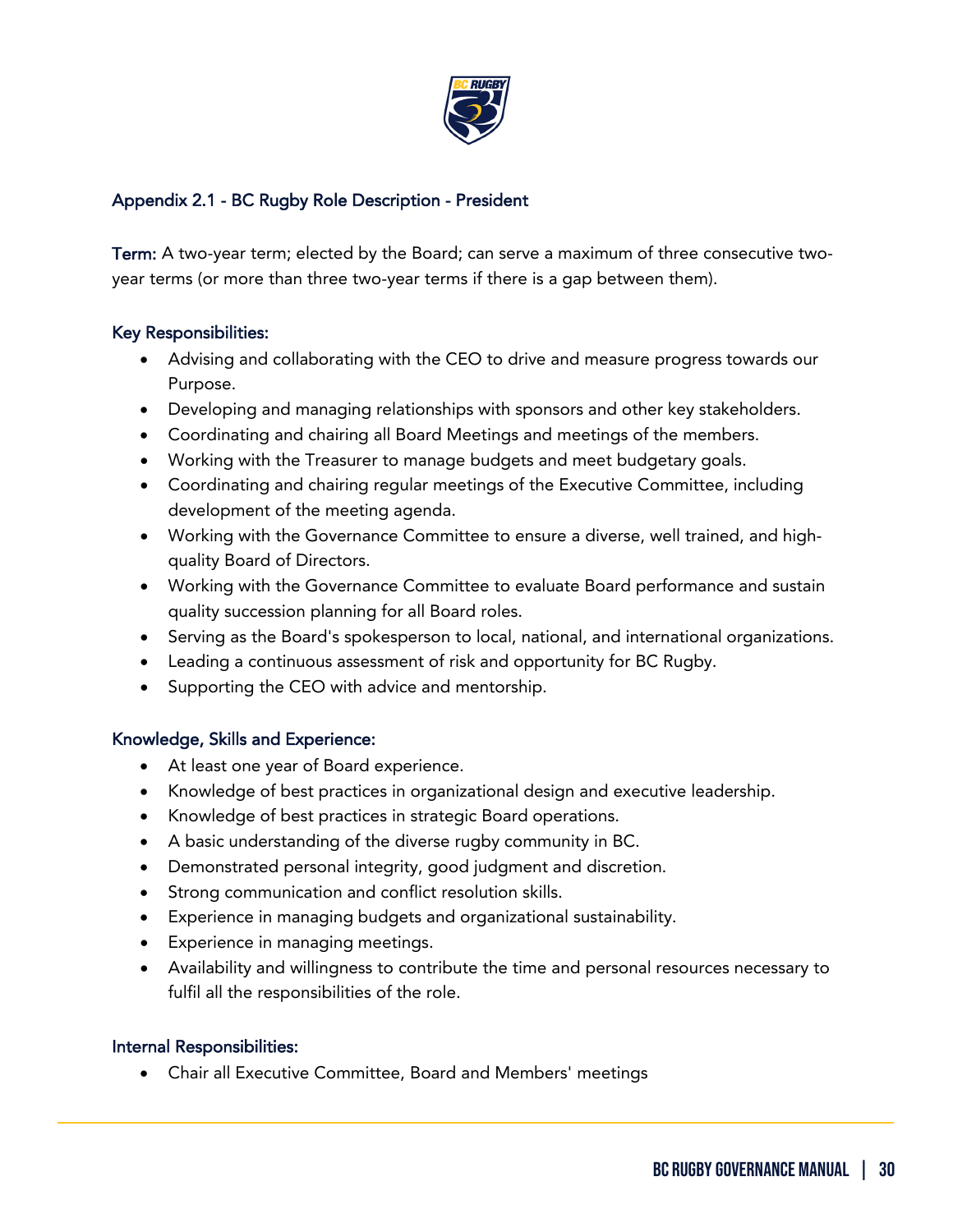

• Member (ex officio) of Finance, Governance and Stakeholders Committees

# External Responsibilities:

- Represent BC Rugby at Rugby Canada and World Rugby meetings.
- Maintain ongoing relations with BC Government sport organizations.
- Maintain ongoing relations with sponsors of BC Rugby.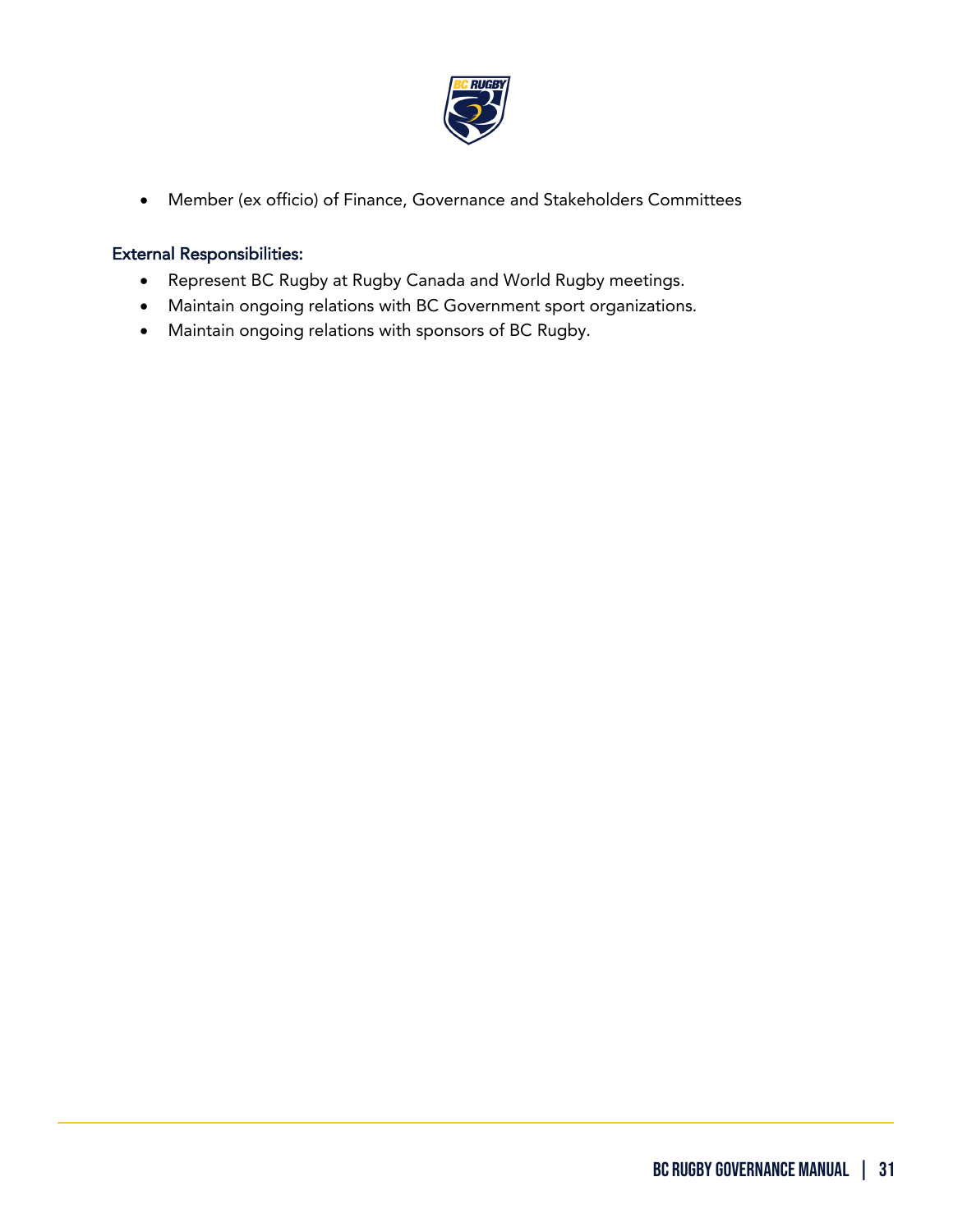

# Appendix 2.2 - BC Rugby Role Description - Vice President

Term: A one-year term; elected by the Board.

#### Key Responsibilities:

- Carrying out all duties of the President during the President's absence.
- Collaborating with Board Committees to process emerging Committee information, motions and resolutions to the Board of Director agendas.
- Working with the Governance Committee to assure quality orientation of new Board members and a clear education plan for Directors.
- Working with the CEO on strategic risk assessment and management.
- Supporting the CEO with advice and mentorship.

#### Knowledge, Skills and Experience:

- Knowledge of best practices in organizational design and executive leadership;
- Knowledge of best practices in strategic Board operations;
- A basic understanding of the diverse rugby community in BC;
- Demonstrated personal integrity, good judgment, and discretion;
- Strong communication and conflict resolution skills;
- Experience in managing budgets and organizational sustainability;
- Experience in managing meetings; and
- Availability and willingness to contribute time and resources.

#### Internal Responsibilities:

- Member of the Executive Committee
- Chair of the Governance Committee
- Alternate Chair for Board Meetings and general meetings of the members.
- Responsible for organizing annual and semi-annual CEO review.

#### External Responsibilities:

- Represent BC Rugby at Rugby Canada and World Rugby meetings as requested by the President.
- Identify new sponsors and key stakeholders for BC Rugby.
- Coordinate Club Conversation program and preparation of summary report.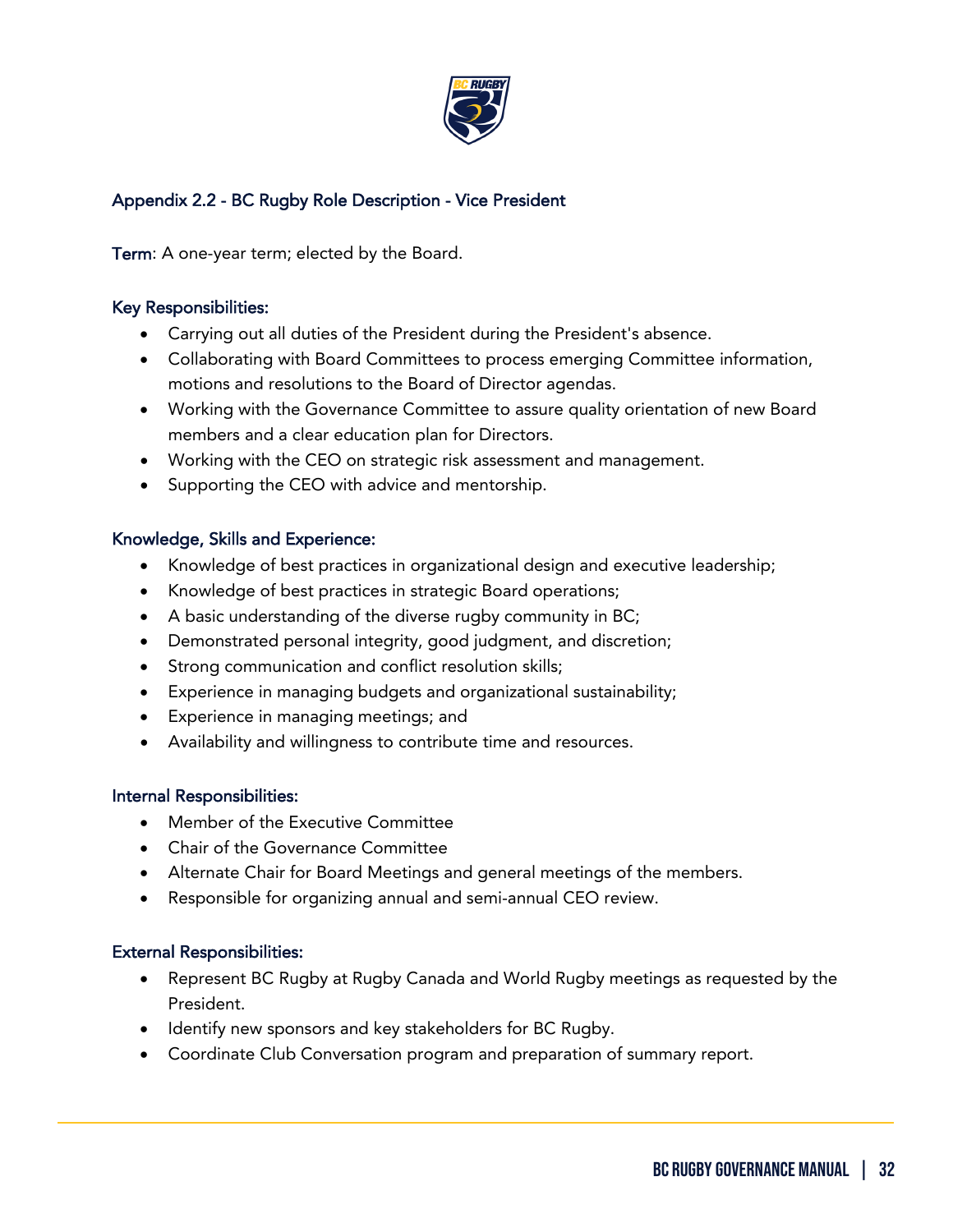

# Appendix 2.3 - BC Rugby Role Description - Treasurer

Term: A one-year term; elected by the Board; can serve consecutive terms.

#### Key Responsibilities:

- Working with the President and CEO to establish, monitor and achieve a balanced budget in each fiscal year.
- Providing oversight for the design and performance of the finance function including maintaining and monitoring BC Rugby's financial policies, internal controls, records, including books of account, as is necessary to comply with the Societies Act.
- Working with the CEO on financial oversight to ensure legal and statutory compliance.
- Rendering financial statements to the Directors, Members, and others when required.
- Coordinating and chairing regular meetings of the Finance Committee, including development of the meeting agenda.
- Providing oversight on the engagement of the external auditor, including planning & delivery of the audit and the audit report.
- Providing oversight for BC Rugby's banking and cash management monitoring.
- Providing oversight for BC Rugby's risk management assessment & mitigation
- Supporting the CEO with advice and mentorship on financial matters.

## Knowledge, Skills and Experience:

- Knowledge of best practices in accounting, cash management, risk management and revenue usage and generation;
- Strong financial leadership, management, and financial reporting skills;
- Experience in managing budgets and organizational sustainability;
- Knowledge of best practices for effectively communicating relevant financial information to the Board and Members;
- Experience in good governance and managing meetings;
- Demonstrated personal integrity, good judgment, and discretion;
- Availability and willingness to contribute time and resources.

## Internal Responsibilities:

- Member of the Executive Committee
- Chair of the Finance Committee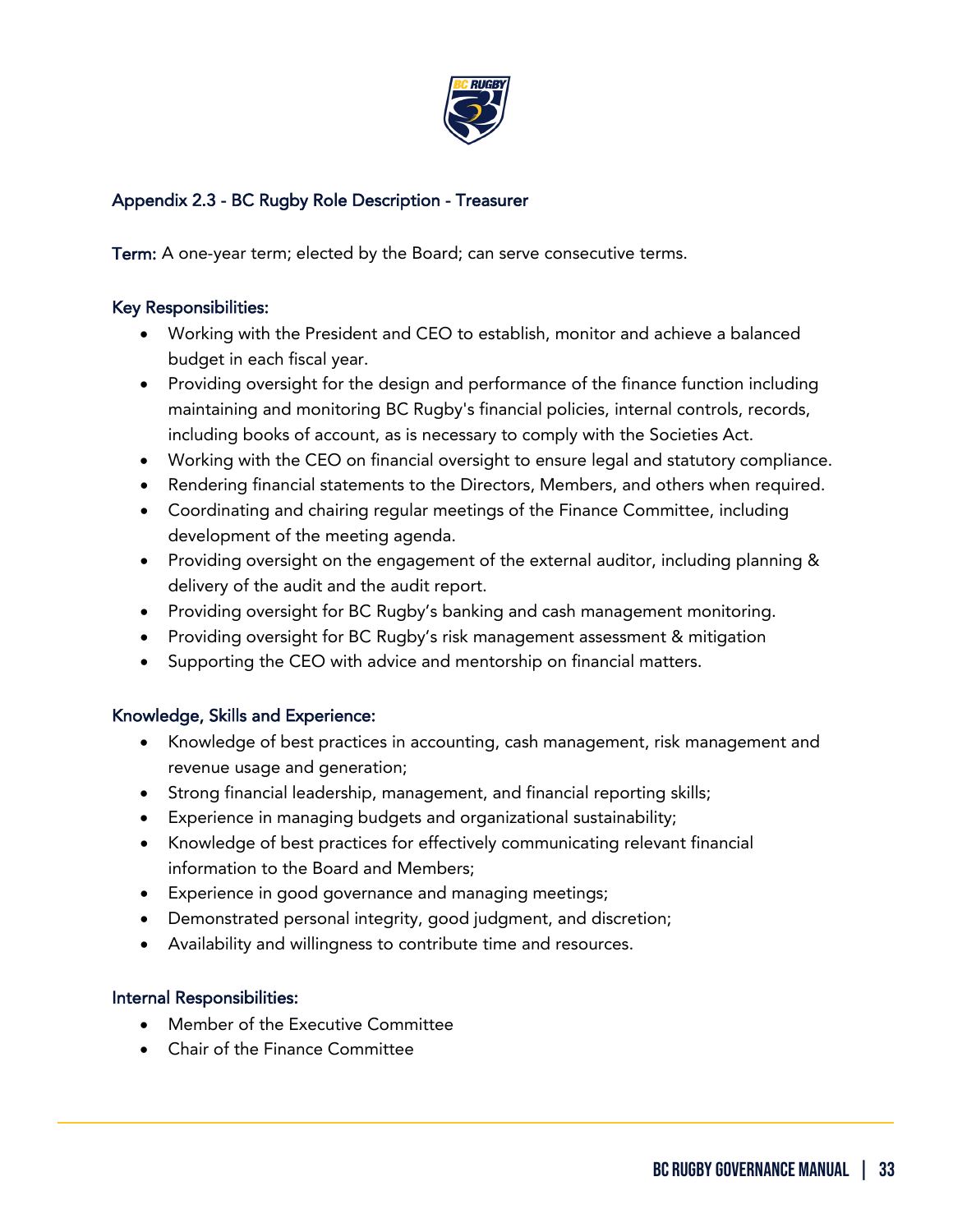

# External Responsibilities:

- Represent BC Rugby at Rugby Canada and World Rugby meetings as requested by the President.
- Maintain ongoing relations with BC Government sport organizations.
- Maintain ongoing relations with sponsors of BC Rugby.
- Maintain ongoing relations with the external auditors.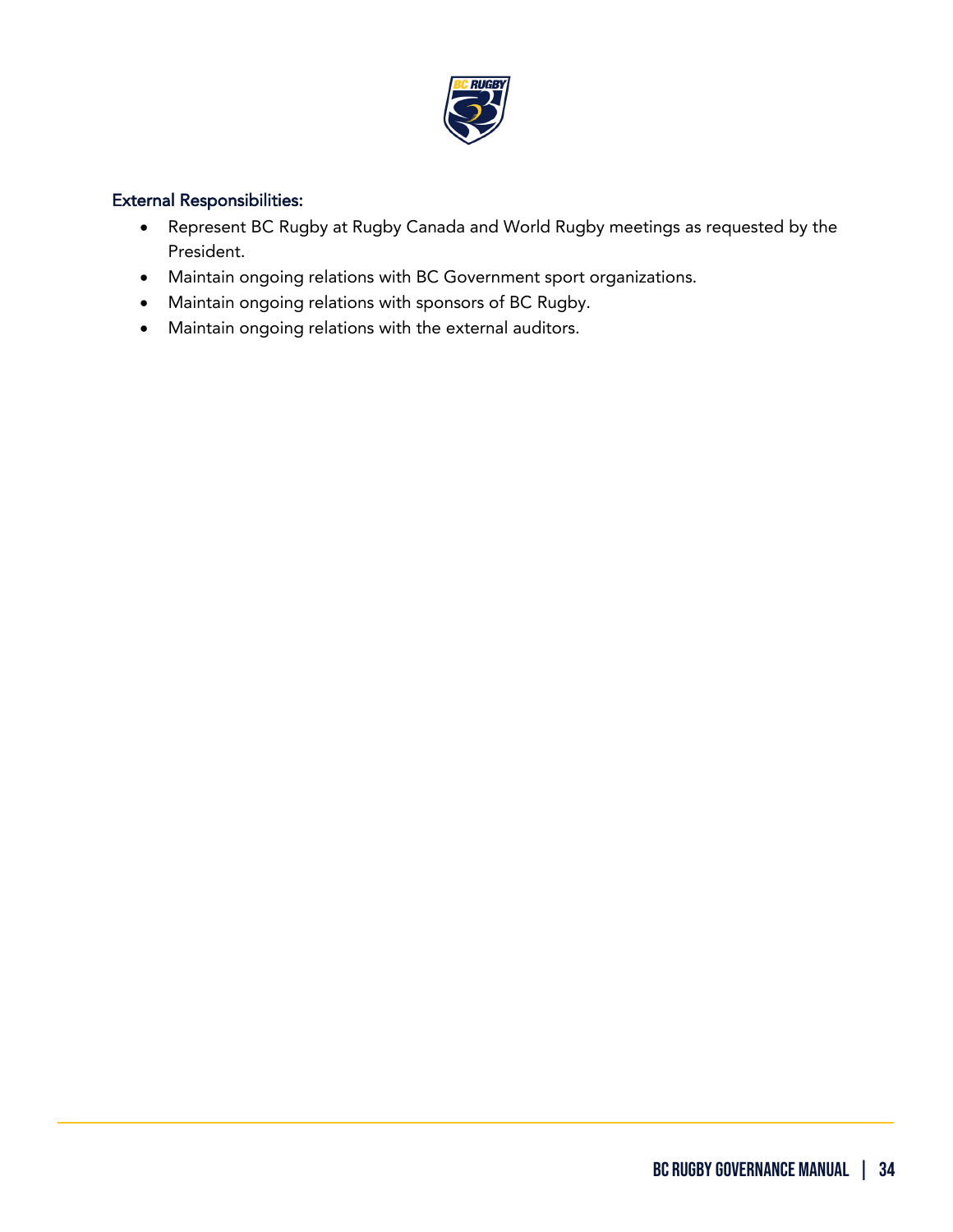

## Appendix 2.4 - BC Rugby Role Description - Director

Term: A three-year term; elected by the Membership; can serve consecutive terms.

#### Key Responsibilities:

- Acting in the best interest of BC Rugby at all times, regardless of personal perspectives, affiliation, or circumstance.
- Collaborating with other Directors to effectively deliver the Purpose, strategic plan goals, policies, and procedures of BC Rugby.
- Regularly attending and contributing to BC Rugby Board Meetings and key meetings of the members.
- Belonging and contributing to at least one of the Board Committees.
- Developing an up-to-date expertise in the BC Rugby strategic plan and the organizational structure, policies, procedures, roles and responsibilities, and operations that support it.
- Providing Clubs and other Members in your region with requested information about BC Rugby.
- Advocating for members with constructive ideas that would further the Purpose and/or Strategic Plan of BC Rugby.
- Supporting the CEO with advice and mentorship.

## Knowledge, Skills and Experience:

- A basic understanding of the diverse rugby community in BC;
- Demonstrated personal integrity, good judgment, and discretion;
- A preference for future planning and visioning rather than operations;
- Able to provide wise and reasoned counsel on a variety of issues;
- Expertise in at least one of the following: Organizational Leadership; Canadian and/or British Columbia Law; Sport Administration; the Education Sector; the Not-for-Profit Sector; Accountancy; Risk Management and/or Insurance; Marketing, Public Relations and/or Communications; and Sponsorship and/or Fund-Raising;
- Strong communication skills, including good listening skills and a willingness to express your point of view;
- An availability and willingness to contribute time and resources.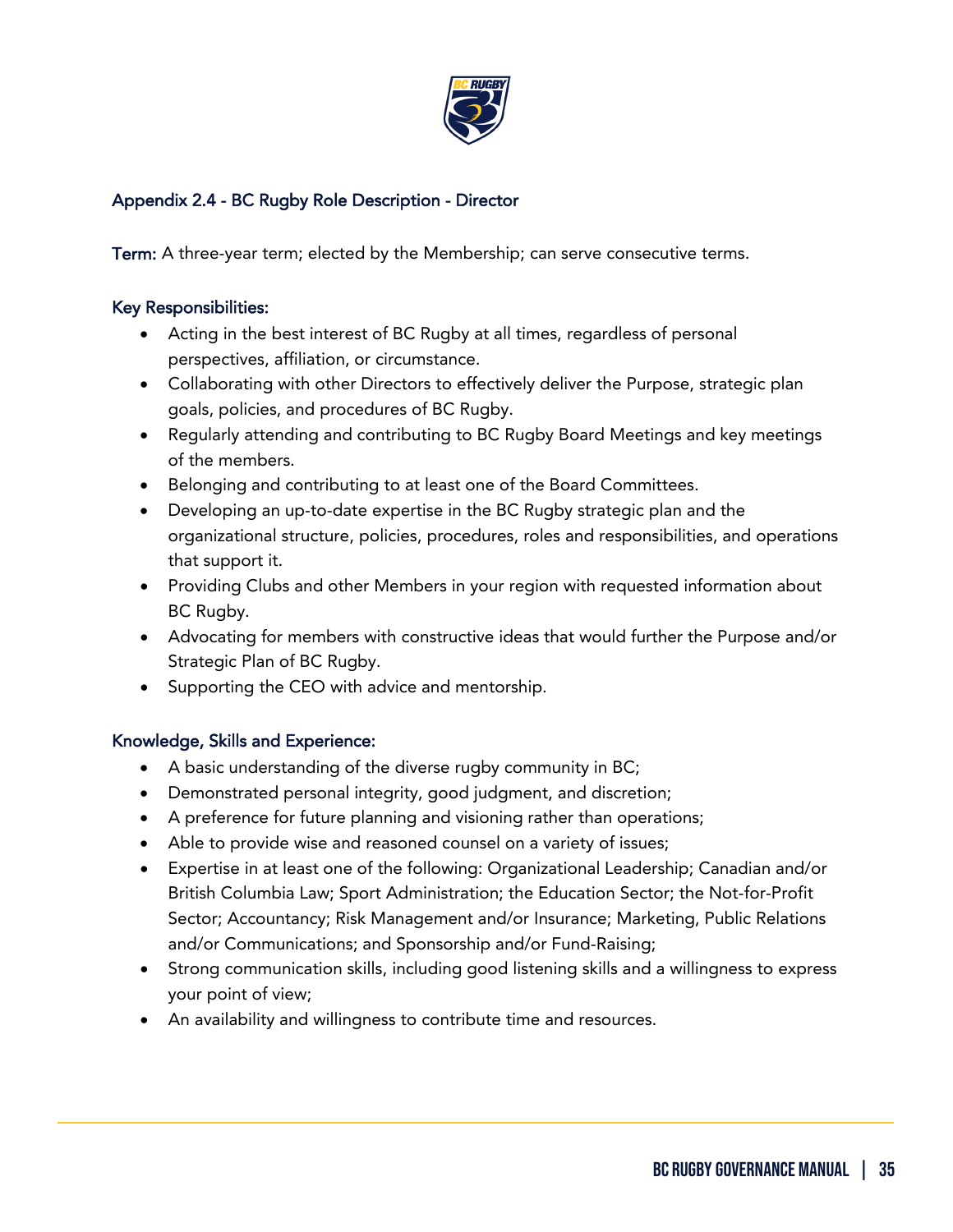

# Internal Responsibilities:

• Membership in at least one of the following Board Committees: Finance Committee, Governance Committee, Stakeholders Committee

#### External Responsibilities:

ֺ

• Represent BC Rugby at BC Rugby events.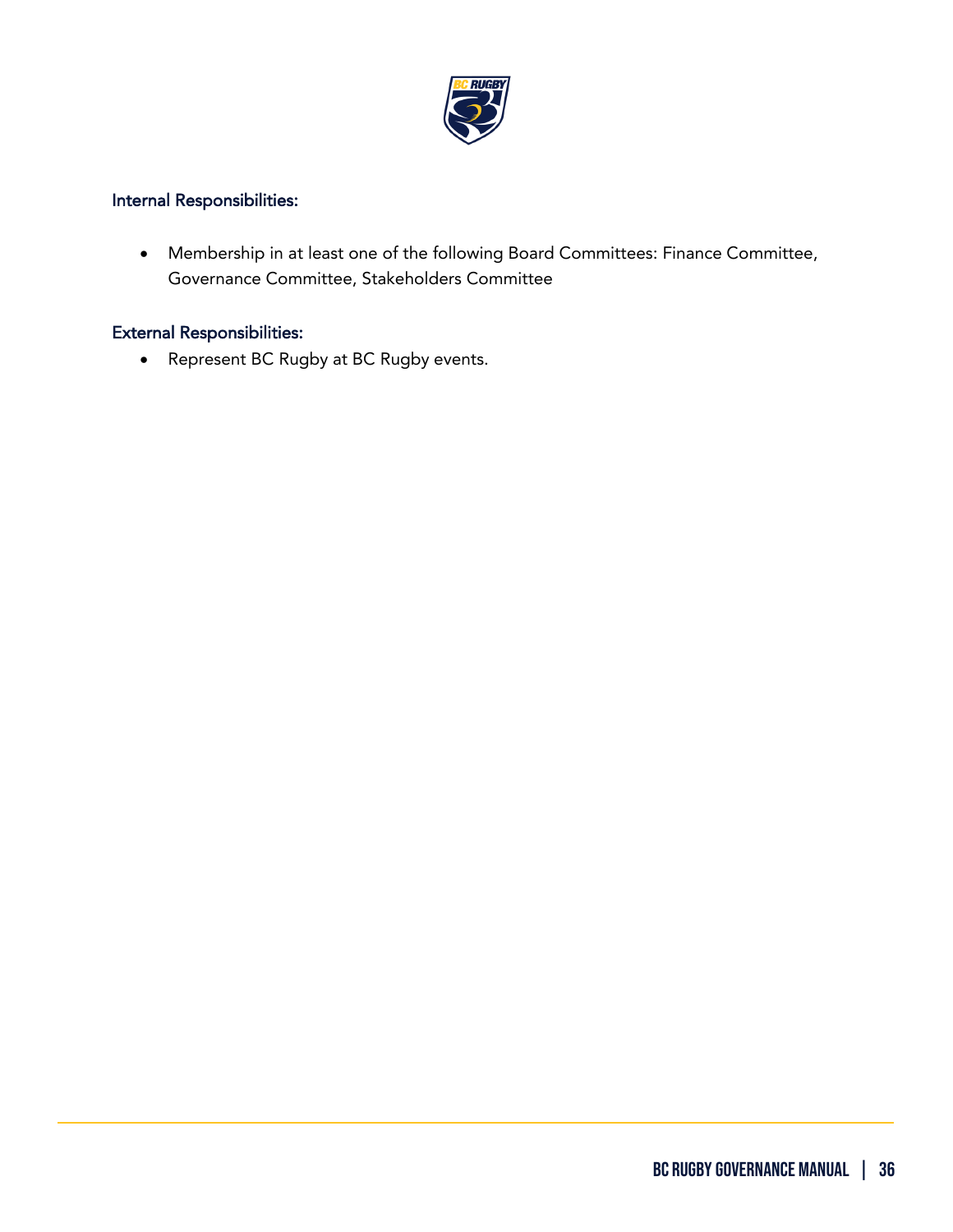

# Appendix 2.5 - BC Rugby Code of Conduct

ֺ

Visit bcrugby.com/policies for the most up to date Code of Conduct.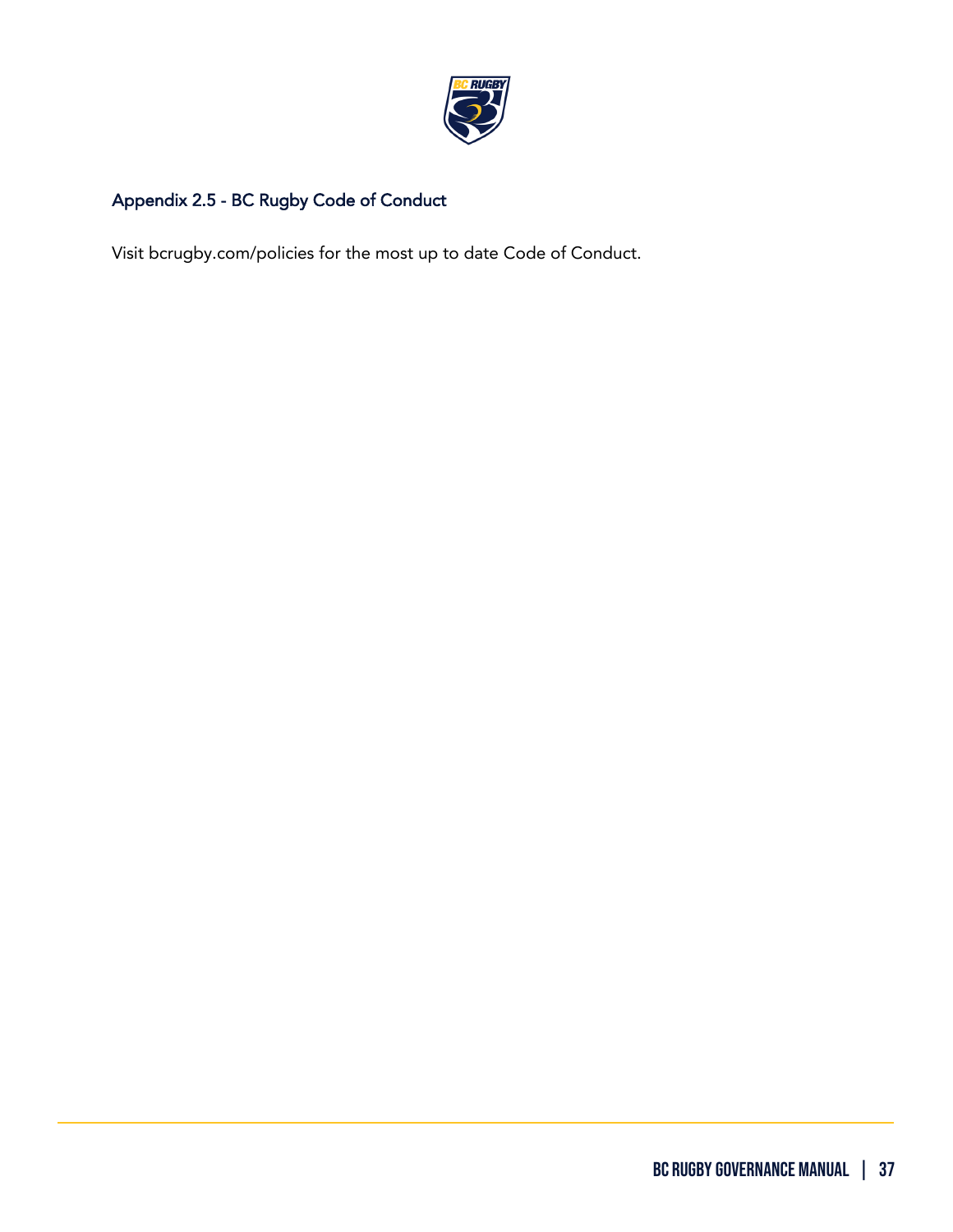

# Appendix 2.6 - Annual Declaration Form - BC Rugby Code of Conduct

# BC Rugby Code of Conduct

BC Rugby is committed to leading by example, treating all individuals with respect and consideration, providing an organisation, a community and an environment that is welcoming, safe, and supportive for all Individuals to enjoy Rugby.

# Safety

- Enhance the safe play of Rugby by instilling and upholding a culture of safety, injury prevention and fair play;
- Understand the symptoms of concussion, and support the disclosure of those symptoms.

## Integrity

- Consistently demonstrate the spirit of sportsmanship, sport leadership and ethical behaviour;
- Ensure adherence to the Laws of the Game and the spirit of those laws;
- Promote Rugby as a Clean Sport and adhere to the Canadian Policy Against Doping in Sport.

# Respect

- At all times show respect towards officials, coaches, team support personnel, players and opponents;
- Maintain and enhance the dignity and self-esteem of individuals by treating all individuals fairly and respectfully;
- Respect the property of others and not willfully cause damage.

## **Inclusion**

• Proactively invite and include all people in Rugby, regardless of age, athletic ability, gender, ancestry, ethnic or racial origin, nationality, national origin, sexual orientation, marital status, religion, religious belief, political belief, disability or economic status.

# Application

In accordance with BC Rugby's Bylaws, this Code of Conduct applies to any Member of BC Rugby and any Director or Officer of BC Rugby. Additionally, it applies to all Individuals' conduct during or involvement with BC Rugby business, teams, programs, competitions, events and activities. Any Individual who violates this Code may be subject to discipline in accordance with BC Rugby's Bylaws, Section 12. To read BC Rugby's Code of Conduct in full, please visit [www.bcrugby.com/policies.](http://www.bcrugby.com/policies) 

I, \_\_\_\_\_\_\_\_\_\_\_\_\_\_\_\_\_\_\_\_\_\_\_\_\_\_\_\_\_\_\_, hereby acknowledge that I have read in full, understand and will comply to the Code of Conduct as a Director of the BC Rugby Board.

Signature: Date: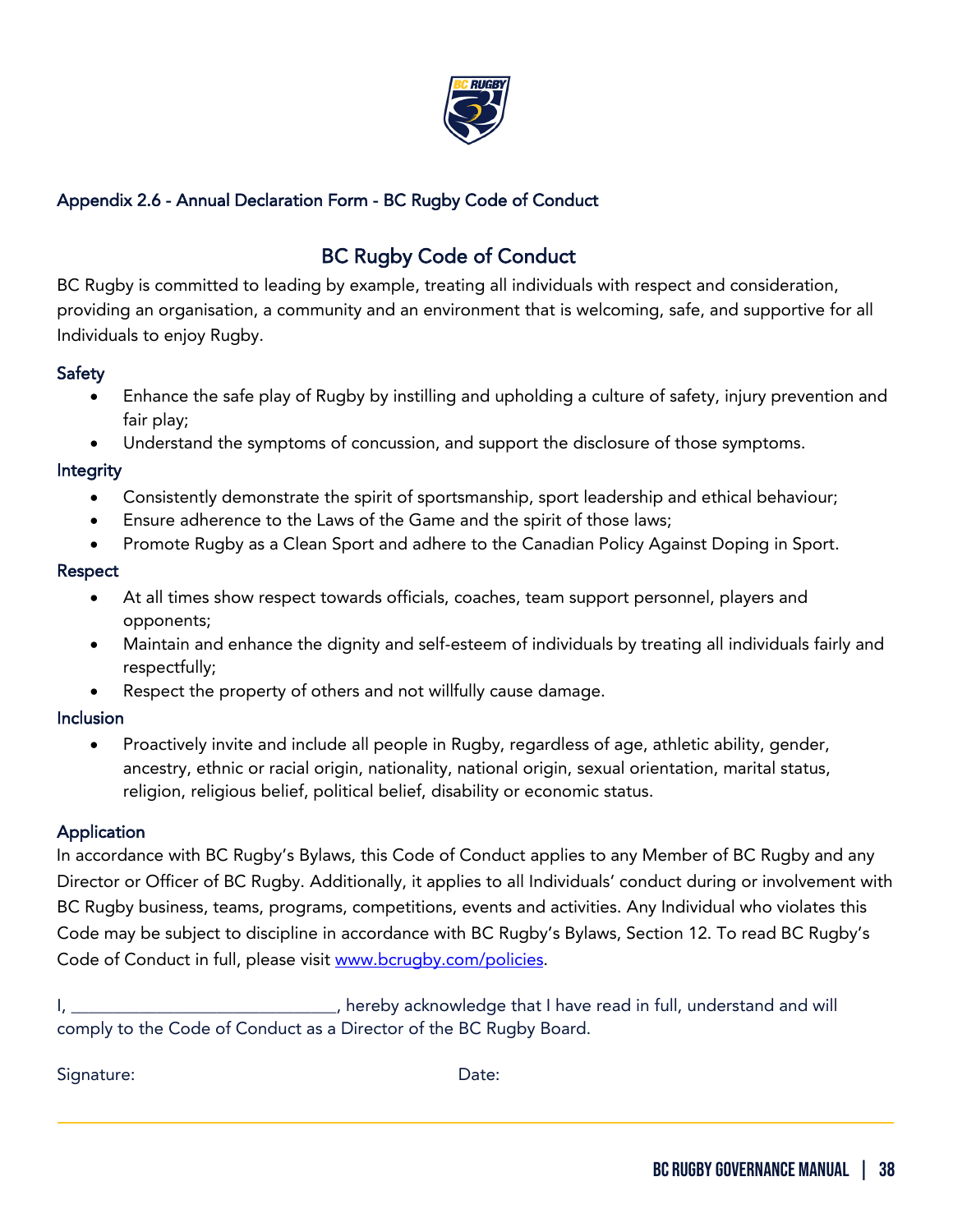

## Appendix 2.7 - BC Rugby Board Orientation Checklist

ֺ

A new BC Rugby Director will benefit from completing the following checklist prior to their first Board Meeting.

- 1. Read the BC Rugby Constitution, Bylaws and Code of Conduct. Written confirmation to be obtained from each new board members as to completion.
- 2. Read BC Rugby's Governance Manual, including the role descriptions, Committee Charters, policies and procedures, and other governance items in the Appendices.
- 3. Receive training for use of the BC Rugby Board computer infrastructure.
- 4. Attend an orientation meeting with the President, CEO and other new Directors to ask questions and discuss the role of the Board and Committees.
- 5. Communicate with the President about preferences for Committee involvement.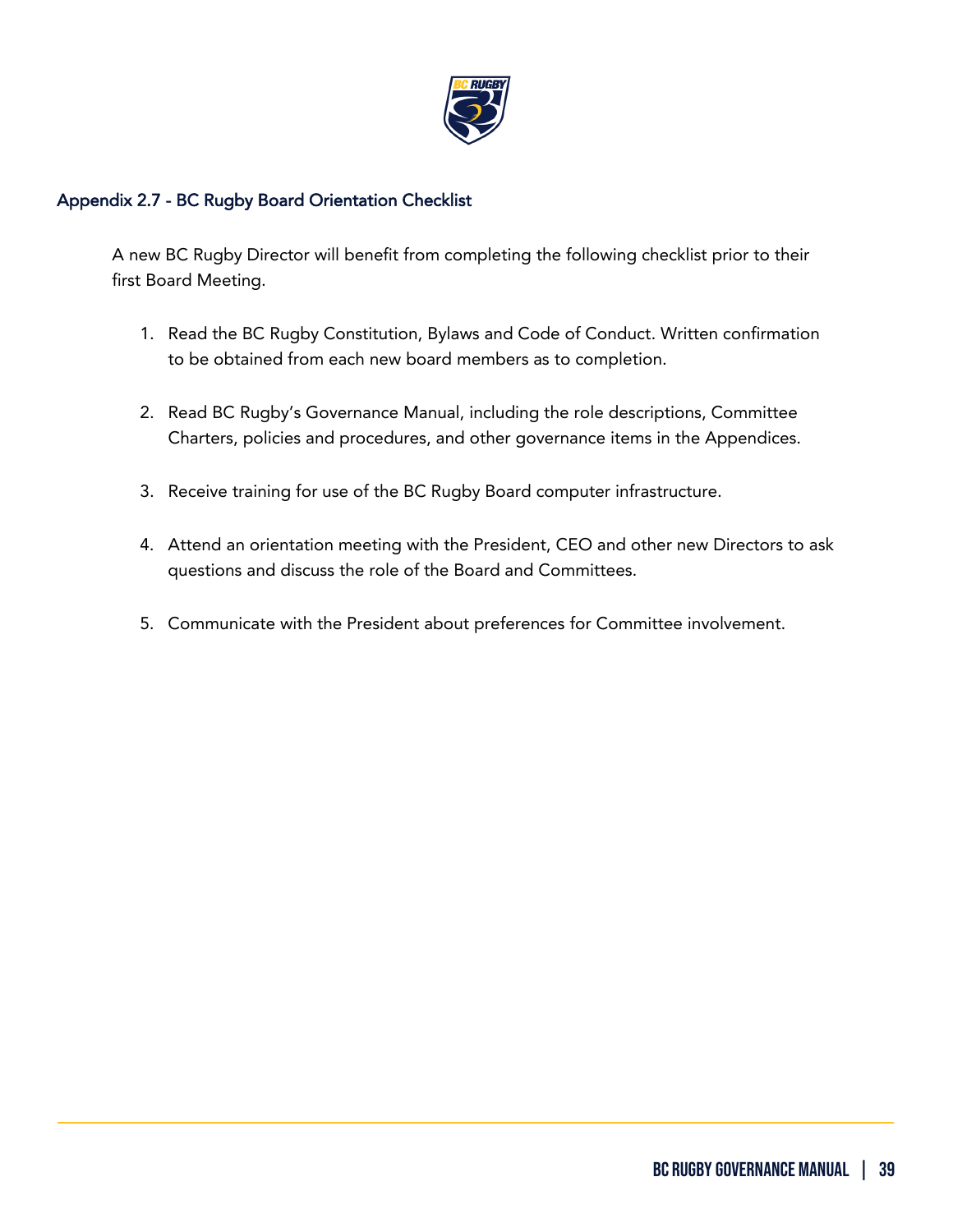

# Appendix 3.1 - BC Rugby Role Description - Chief Executive Officer

# Reports To: Board

## Key Responsibilities:

- Working with the Board to provide a multi-year strategic plan.
- Planning and implementing an annual operating plan, complete with key operational responsibilities, and budgetary requirements that deliver the key metrics outlined in the strategic plan.
- Leading and coordinating the BC Rugby Staff in the delivery of annual operating plan outcomes.
- Coordinating the productivity of Clubs and Teams in the delivery of annual operating plan outcomes.
- Coordinating the productivity of organizations in the delivery of annual operating plan outcomes.
- Coordinating the development and distribution to members of an annual report of BC Rugby progress towards the Purpose and key metrics.
- Providing the Board with ongoing information regarding budget, key metrics, emerging issues, material achievements, and staffing or membership concerns.
- Providing advice and supporting the productivity of the Board and Committees.
- Working with the Board to establish meaningful long-term relationships with key Stakeholders in the success of BC Rugby.
- Leading the delivery of all other rugby-related operational and implementation functions that support the Purpose and that are not mentioned above.

## Knowledge, Skills and Experience:

- Knowledge of, and a belief in, the Purpose.
- Experience in the development and delivery of longer-term Strategic Plans and Annual Operating Plans that are designed to achieve a defined purpose.
- Experience with hiring, managing, and inspiring an office team.
- Experience with policy development and interpretation.
- Successful experience in managing strong Board relations.
- Marketing and brand development experience.
- Strong communication and presentation skills.
- Strong skills in financial management and risk analysis.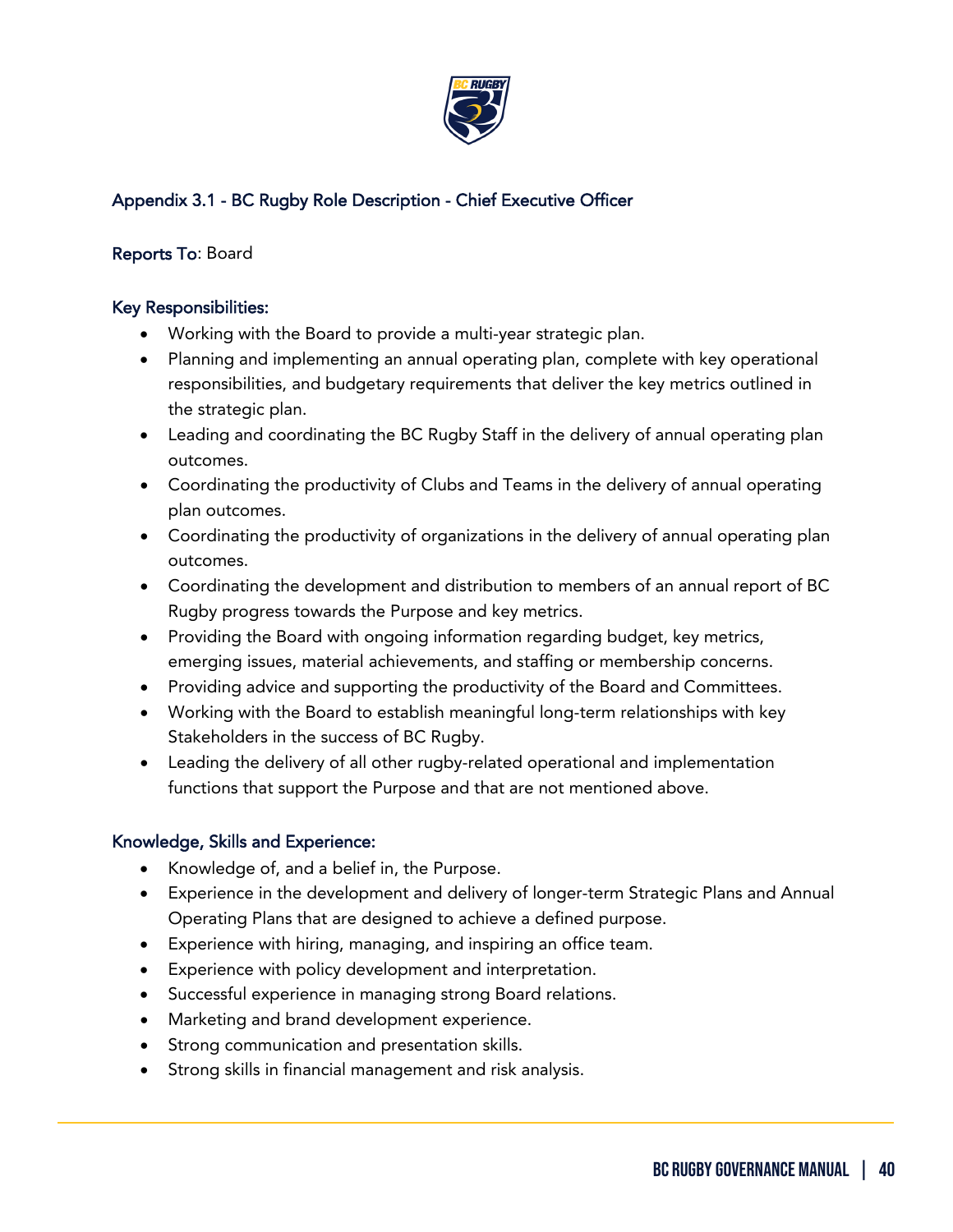

• Skills for agenda development and meaningful meeting management.

## Internal Responsibilities:

- Lead all BC Rugby strategic planning and operational delivery.
- Development and delivery of the annual operating plan and annual report.
- Attend and present at all Board and membership meetings.
- Member of the Executive, Finance and Governance Committees
- Manage the BC Rugby Staff team.

#### External Responsibilities:

- Represent at Rugby Canada and World Rugby operational meetings.
- Attend Rugby Canada annual and semi-annual meetings with President and other Board representatives.
- Maintain ongoing relations with BC Government sports groups and counterpart provincial sports organizations.
- Maintain ongoing relations with sponsors and key stakeholders of BC Rugby.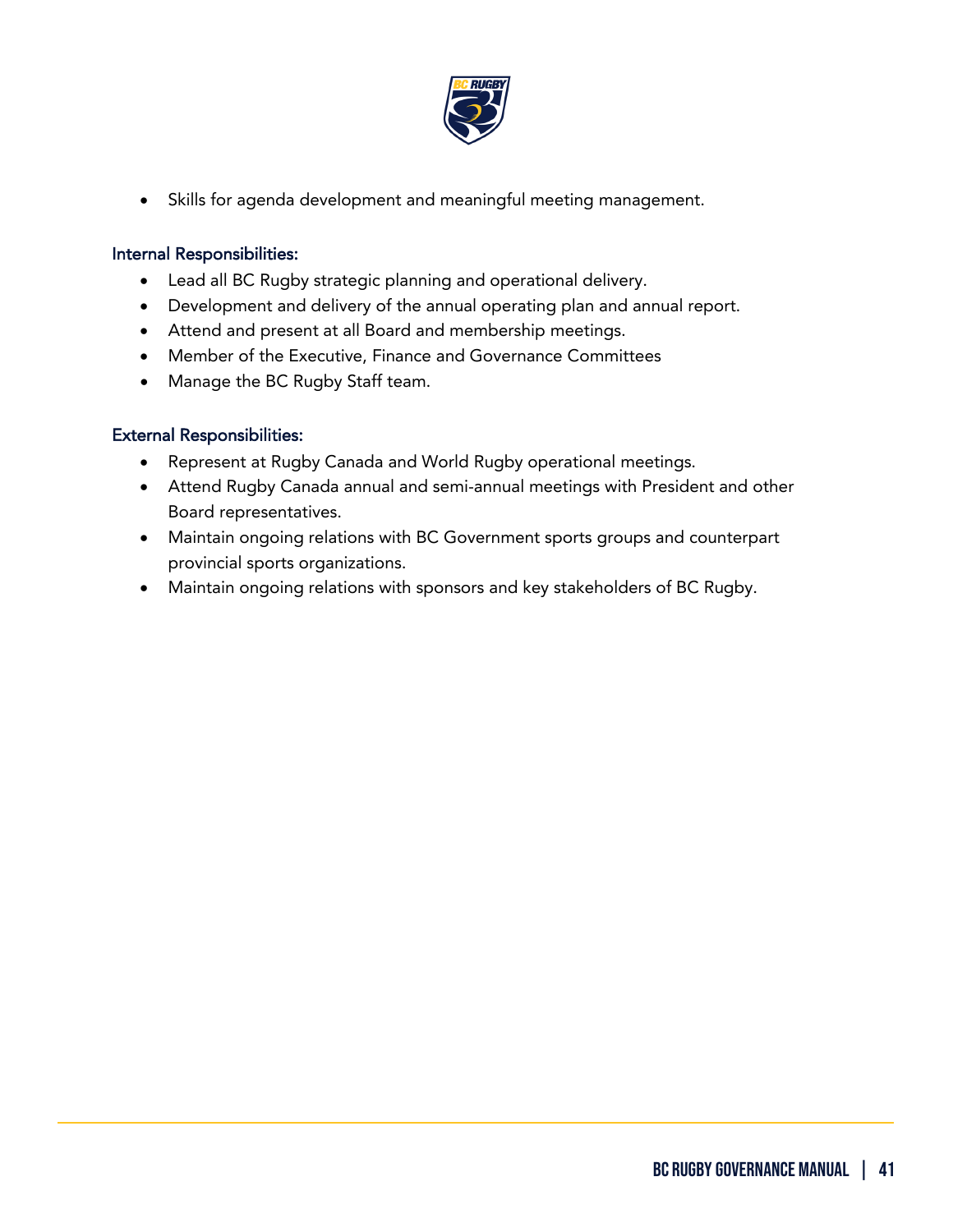

# Appendix 4.1 - Key Stakeholders

#### 1. BC Government

The Provincial Government provides funding for sport and sport event hosting through the Ministry of Tourism, Arts and Culture and the Ministry of Finance, specifically the Gaming Policy and Enforcement Branch. The Ministry of Tourism, Arts and Culture's support for British Columbia's sport system is routed through viaSport, who is responsible for allocating funding to Provincial Sport Organizations (PSOs) based on organizational effectiveness and demonstrated ability to positively impact participation, coach and officials development and high performance outcomes.

## 2. viaSport

With funds from the BC Government through the Ministry of Tourism, Arts and Culture, viaSport administers sport-related grant programs that encourage sport participation and healthy living, develop high-performance athletes, and improve sport and recreation programs. BC Rugby currently receives core funding and excellence funding from viaSport and is required to report against that funding on a semi-annual basis.

Additionally, viaSport offers several targeted grant programs, such as the Hosting BC grant program which is open to receive applications at several times through the year to support sporting events that facilitate economic and community development. To learn more, visit viasport.ca/grants.

# 3. Sport BC

ֺ

BC Rugby is a member organization of Sport BC, which offers services and programs to build the capacity of its sport federation members and advocates on their behalf to improve the landscape for organized sport in BC.

Currently, BC Rugby utilizes Sport BC's financial services (i.e. payroll services and benefits program) and participates in the annual Sport BC President's Award which recognizes a longstanding volunteer, nominated by BC Rugby, within our community.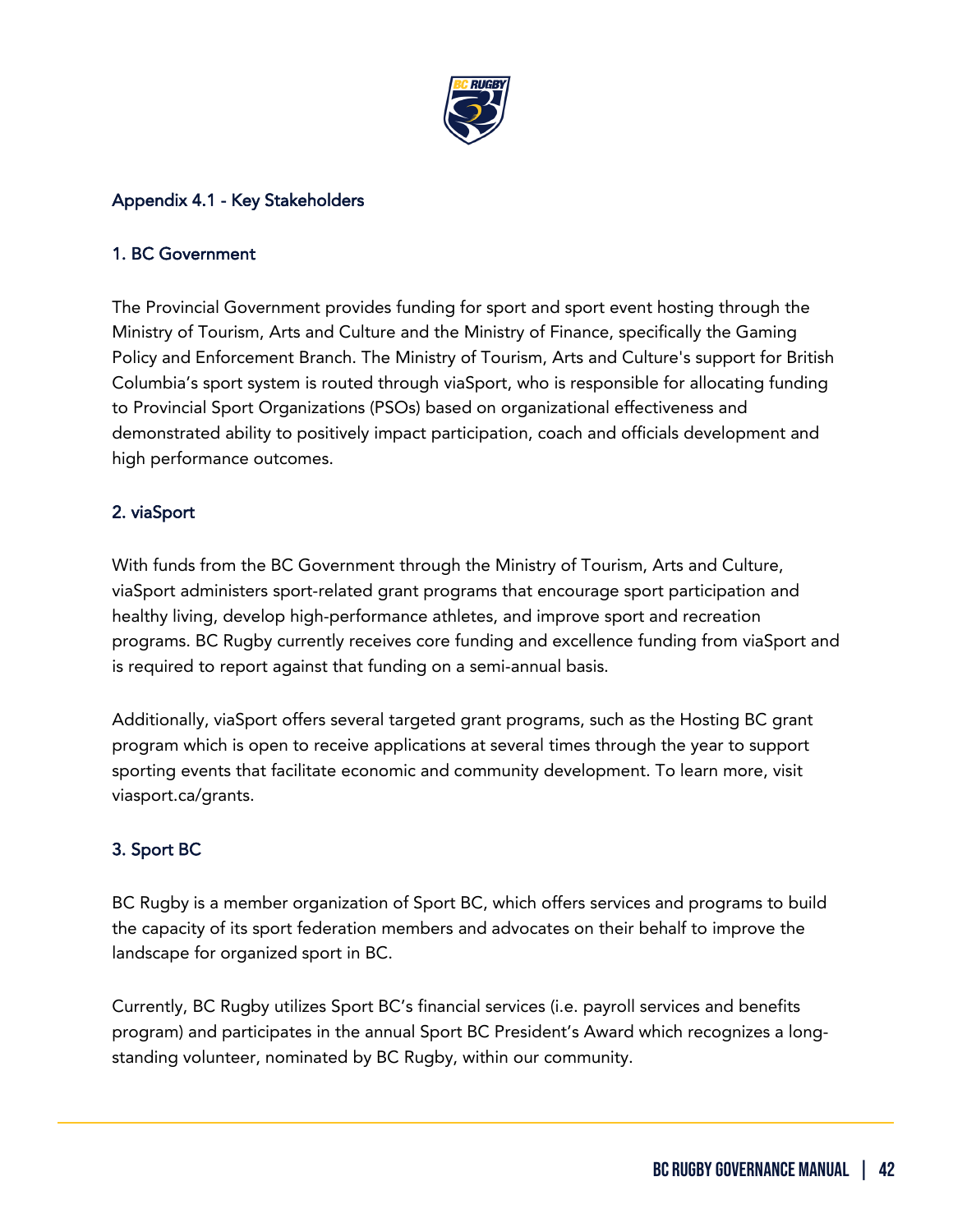

Sport BC also manages and administers the BC Amateur Sport Fund which BC Rugby utilises to receive charitable donations.

# 4. Rugby Canada

BC Rugby is one of ten Provincial Rugby Unions that comprise the membership of Rugby Canada. Under Rugby Canada's Bylaws, to be a Member in good-standing, BC Rugby shall, "ensure that Registration Fees prescribed by the Union from time to time are paid to the Union, directly or indirectly, by the Participants who engage in the sport of rugby primarily in its Province."

As a member of Rugby Canada, BC Rugby is, "entitled to have up to three (3) delegates attend Member Meetings" and, with more than 5,000 registered participants as of the conclusion of the last registration year preceding the Member Meeting, "shall be entitled to exercise 6 votes" to:

- Approve minutes of meetings
- Determine registration fees for participants
- Appoint the public accountant and authorize the Board to determine the accountant's remuneration
- Elect Provincial Directors
- Approve the nomination of General Directors and Players Directors
- Approve Bylaw amendments

## 5. Provincial Rugby Unions

BC Rugby maintains a close working relationship with the nine other Provincial Rugby Unions and seeks to work collaboratively with them in recognition of the need to have strong participation across the country in order to strengthen Rugby nationally. We regularly collaborate with our Western Canadian counterparts at the age-grade levels and keep open channels of communications with our Eastern Canadian counterparts, in particular Rugby Ontario with respect to matters of national importance to Rugby.

## 6. First Nations Organizations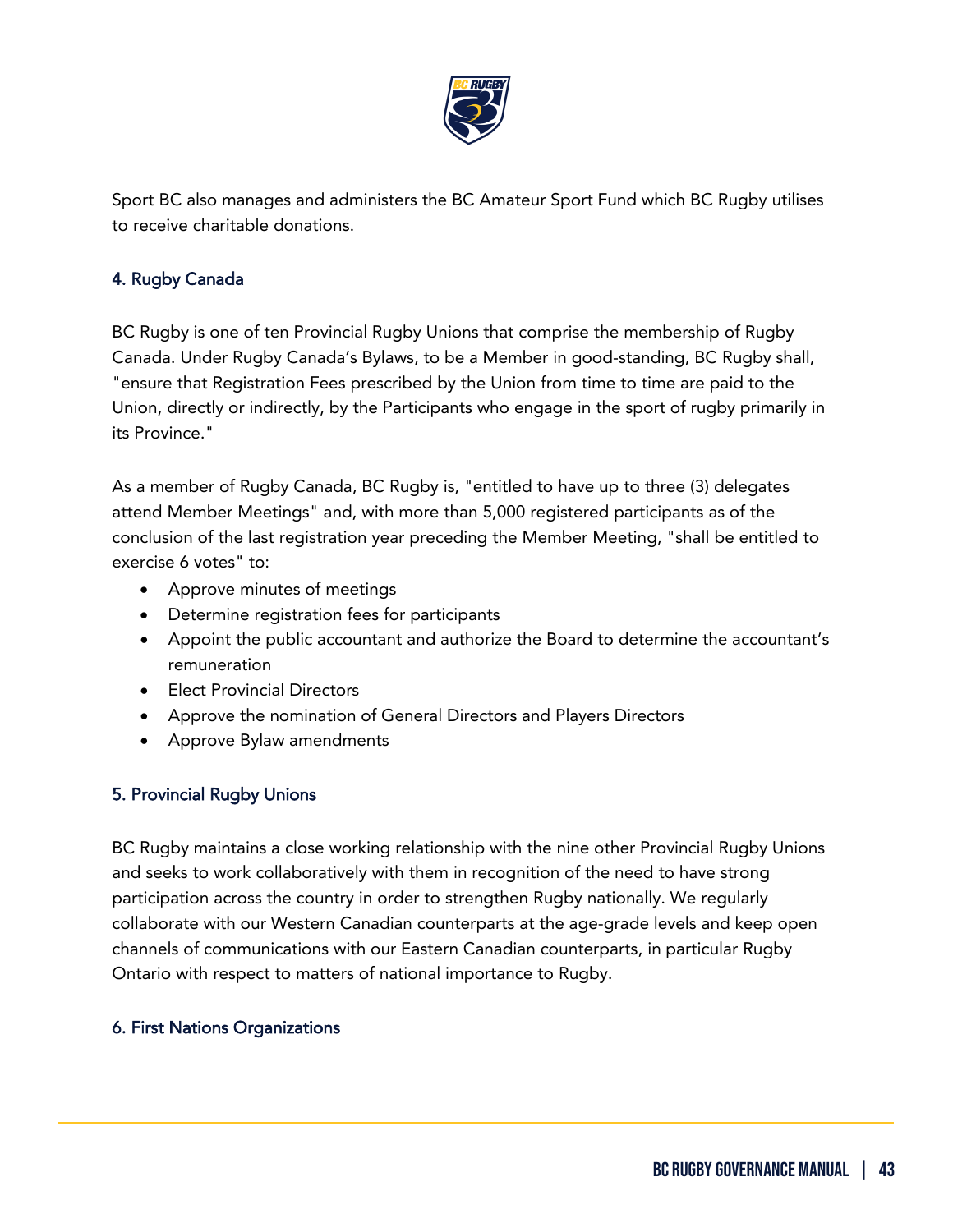

In the summer of 2009, three founding organizations, the First Nations Health Council (FNHC), the BC Association of Aboriginal Friendship Centres (BCAAFC) and the Métis Nation BC (MNBC), signed a historic agreement to form the Indigenous Sport, Physical Activity & Recreation Council (iSPARC), pledging to work together and develop a multi-year implementation process. BC Rugby seeks guidance, funding and collaboration from iSPARC on an annual basis.

## 7. Educational Institutions

BC Rugby recognizes the critical role of educational institutions, both directly and indirectly. Under the auspices of BC School Sport and USports respectively, BC secondary schools and universities deliver rugby programs and participate in intra- and inter-provincial competitions. While autonomous from BC Rugby, these organisations have a vested interest in the training and deployment of officials and coaches.

## 8. Commercial and Individual Sponsors

A sponsor will receive a right or benefit provided by BC Rugby in return for cash or for discounted or free products or services. Through the Stakeholders Committee, BC Rugby identifies key assets that have presenting or supporting rights available for sponsors. BC Rugby also utilises areas of high spend (e.g. travel, playing kit) to gain sponsorship for competitive or discounted pricing or other tangible benefits for BC Rugby.

Sponsors are also promoted through BC Rugby communications.

# 9. Charitable Donors

BC Rugby receives charitable donations from donors, as individuals or as an organization, through the BC Amateur Sport Fund. The donor is not entitled to direct how that money is spent or to claim any right of association with BC Rugby. Donors receive a charitable tax receipt which is issued by Sport BC, who administer the BC Amateur Sport Fund.

## 10. Municipal Governments